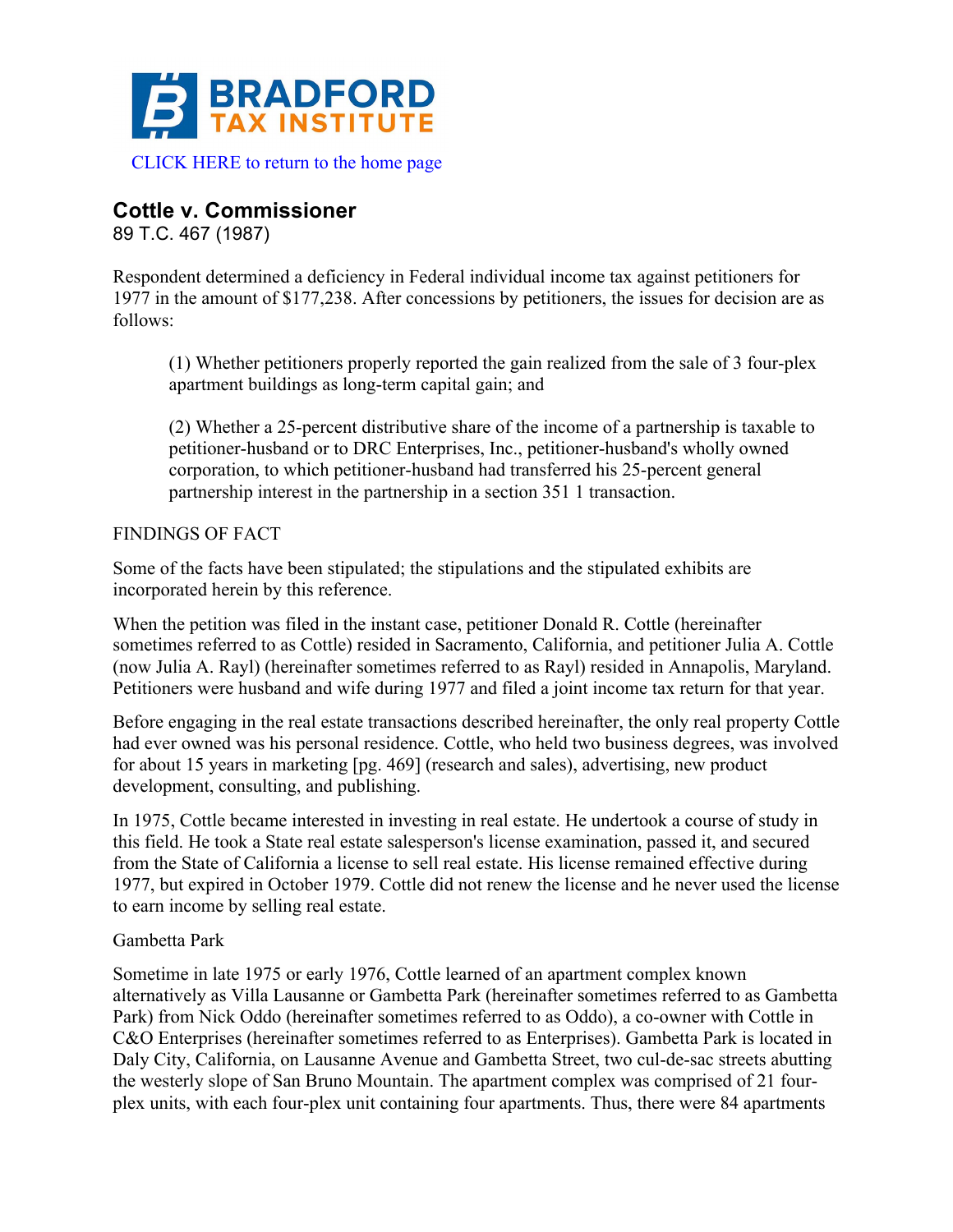in Gambetta Park. 2 Enterprises described the four-plex units, in an April 9, 1976, circular (hereinafter sometimes referred to as the offering circular) to prospective purchasers, as follows:

The twenty-one four-plexes are approximately ten years old and have identical, very functional floor plans. Each [apartment] unit contains two bedrooms, living room with dining area, kitchen and 1½ bathrooms. \*\*\*

There are two floors of living area over four-car garages, with one space assigned to each [apartment] unit. \*\*\* [T]he property has been allowed to "slide", and, in our opinion, is in need of a general overhaul. New appliances, drapes, carpeting, interior and exterior painting are needed. In addition, a new management program is needed that maintains a very firm control over the property, the tennants [sic], and the resident manager.

We believe that the opportunity for appreciation of value of the property is very substantial, particularly with continuing inflation of [pg. 470] construction replacement costs, (see page 25 of the appraisal) and particularly since the sales price is \$6,000 to \$7,000 below the current market value.

The circular then discusses the likely rental level, cash-flow, and tax shelter aspects of depreciation and interest deductions.

Cottle wanted to acquire some real property and became interested in Gambetta Park. He believed that the four-plex units were a good investment and that their value would improve substantially if the project could be controlled by a group of owners sharing common goals. Cottle could afford to buy only 3 of the four-plex units, however. He was concerned that his money would be tied up in this project for some time and, thus, believed that by buying only 3 four-plex units he could spread the risk of his investment. 3

Cottle carefully selected the 3 four-plex units that he was interested in buying, based on the condition and location of the units. He considered using 1 of the apartments as his personal residence. However, the owner, Robert Marshall (hereinafter sometimes referred to as Marshall), was not willing to sell less than the entire 21 four-plex units in the project. Thus, Cottle and Oddo arranged for Marshall to sell all 21 four-plex units at once in the following manner: Cottle and Oddo would buy 3 four-plex units and 2 four-plex units, respectively, and Enterprises would buy the remaining 16 four-plex units 4 using funds supplied by a lender. Marshall was to be paid about \$60,000 per four-plex unit. Then, in accordance with the offering circular, Enterprises would sell the 16 four-plex units, using "back-to-back escrows", to people who could finance their purchases with loans arranged by Enterprises. That is, Enterprises would buy the 16 fourplex units from Marshall and immediately resell the units to these other people. However, the price to be paid by the other people was \$78,500 per four-plex unit. Of this amount, about \$7,400 was to be retained by the lender in an escrow account to cover the estimated cost of refurbishing each four-plex unit. 5 The approximate \$11,000 difference [pg. 471]between the \$60,000 per four-plex unit paid by Cottle, Oddo, and Enterprises and the net purchase price (i.e., the purchase price net of the estimated refurbishing costs) to be paid by the other people to Enterprises was to be held in a reserve contingency fund for unanticipated rehabilitation expenses and to compensate Cottle and Oddo for their personal efforts in managing and rehabilitating Gambetta Park. Any amounts spent in excess of the amounts withheld by the lender and the amounts in the reserve contingency fund were to be borne by Cottle and Oddo. 6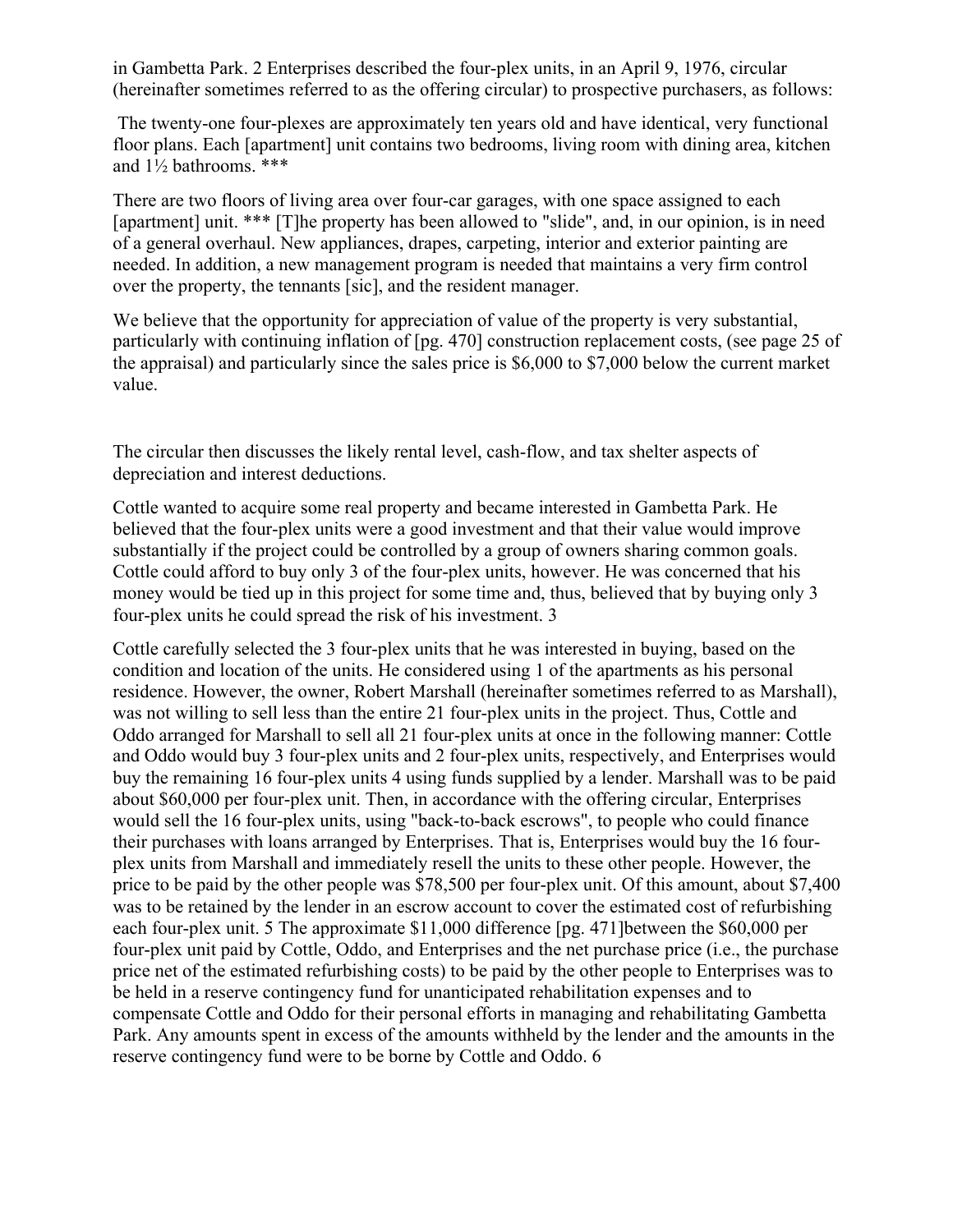On June 9, 1976, in accordance with the foregoing plan, Cottle bought the following 3 four-plex units (hereinafter sometimes referred to collectively as The Four-Plexes) and paid therefor the amounts shown in table 1:

Table 1

| Four-plex unit | Amount paid<7> |
|----------------|----------------|
|                | \$60,165       |
|                | 60,169         |
|                | 60,165         |
|                |                |

-----

<7>Cottle financed the purchase of the Four-Plexes and incurred

loan fees, as follows:

|                   | Loan amount | Loan fee |  |
|-------------------|-------------|----------|--|
| 56 Edgewood Court | \$62,400    | \$1,037  |  |
| 70 Edgewood Court | 62,400      | 1,037    |  |
| 84 Edgewood Court | 62,800      | 1,046    |  |

Of the 16 four-plex units passed through Enterprises, Cottle's friends bought 12, Oddo's friends bought 2, and the remaining 2 were bought by an official of the lender that provided financing for the purchase from Marshall.

During the year after Cottle bought the Four-Plexes, Cottle spent about 60 hours each week on the following activities with regard to the 21 four-plex units: evicting tenants; temporarily relocating tenants while their apartments were being refurbished; 8 firing the resident manager and personally taking over the day-to-day management of Gambetta Park; buying refrigerators, stoves, washers, dryers, garage door lifts, carpets, and drapes for all the apartments and having these items installed in the apartments; replacing the subflooring; and hiring and physically [pg. 472]assisting the subcontractors in performing the work. During this year, the rents from the 21 four-plex units were pooled so that no one owner would experience a large negative cash-flow while the units were being refurbished.

Cottle spent the following amounts in improving each of the four-plex units:

-----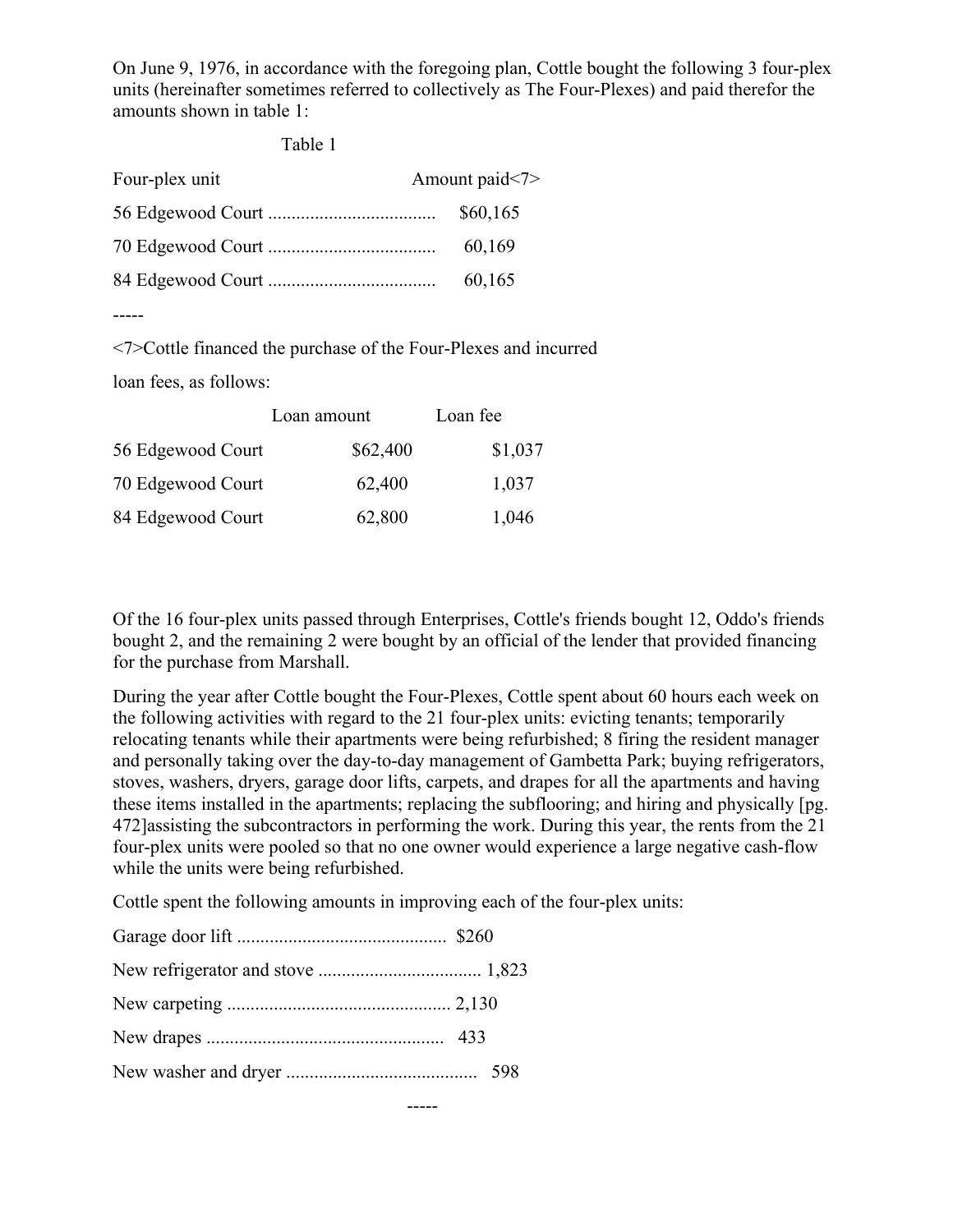During the period that Cottle held the Four-Plexes, he received rental income from and incurred operating expenses for each four-plex unit as shown in table 2.

|                                                               |    | Table 2 |                            |                               |                                                       |  |
|---------------------------------------------------------------|----|---------|----------------------------|-------------------------------|-------------------------------------------------------|--|
|                                                               |    |         |                            |                               | 56 Edgewood Court 70 Edgewood Court 84 Edgewood Court |  |
|                                                               |    |         | ---------------- --------- | 1976 1977 1976 1977 1976 1977 |                                                       |  |
| Rental income \$5,534 \$3,901 \$5,534 \$3,901 \$5,534 \$3,901 |    |         |                            |                               |                                                       |  |
| Expenses:                                                     |    |         |                            |                               |                                                       |  |
| Repairs--                                                     |    |         |                            |                               |                                                       |  |
| carpentry 1,170 --- 1,170 --- 1,170 ---                       |    |         |                            |                               |                                                       |  |
| Repairs--                                                     |    |         |                            |                               |                                                       |  |
| painting 1,259 --- 1,259 --- 1,259 ---                        |    |         |                            |                               |                                                       |  |
| Repairs-- 355 --- 355 --- 355 ---                             |    |         |                            |                               |                                                       |  |
| miscellaneous                                                 |    |         |                            |                               |                                                       |  |
| Repairs--                                                     |    |         |                            |                               |                                                       |  |
| additional 1,600 --- 1,600 --- 1,600 ---                      |    |         |                            |                               |                                                       |  |
| Insurance 122 217 122 217 122 217                             |    |         |                            |                               |                                                       |  |
| Interest 2,898 2,810 2,898 2,655 2,995 2,843                  |    |         |                            |                               |                                                       |  |
| Legal and --- 123 --- 123 --- 123                             |    |         |                            |                               |                                                       |  |
| accounting                                                    |    |         |                            |                               |                                                       |  |
| Management                                                    |    |         |                            |                               |                                                       |  |
| fees 344 200 344 200 344 200                                  |    |         |                            |                               |                                                       |  |
| Property taxes 1,147 917 1,147 917 2,145 917                  |    |         |                            |                               |                                                       |  |
| Utilities                                                     |    |         | 443 324 454 321            | 440                           | 253                                                   |  |
| Miscellaneous --- 307 --- 307 ---                             |    |         |                            |                               | 307                                                   |  |
| Fire pro-                                                     |    |         |                            |                               |                                                       |  |
| tection                                                       | 55 | $-- 55$ |                            | 55                            |                                                       |  |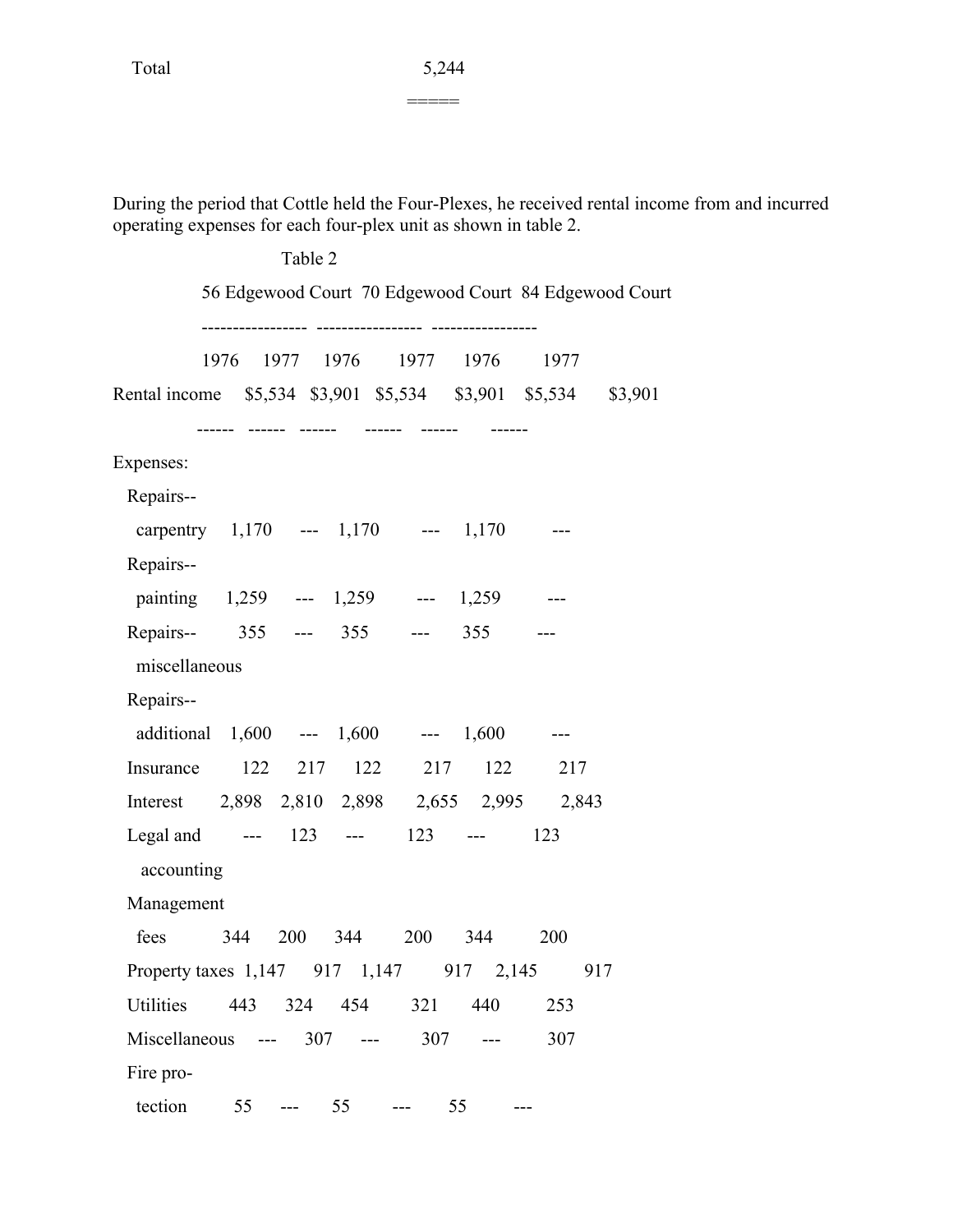| Depreciation 2,789 1,486 2,789 1,486 2,789      |  |  | 1.486                                                                                |
|-------------------------------------------------|--|--|--------------------------------------------------------------------------------------|
|                                                 |  |  |                                                                                      |
| Total expenses 12,182 6,384 12,193 6,226 13,274 |  |  | 6.346                                                                                |
|                                                 |  |  |                                                                                      |
| Net loss                                        |  |  | $(6,648)$ $(2,483)$ $(6,659)$ $\leq 9 \geq (2,375)$ $(7,740)$ $\leq 10 \geq (2,420)$ |
|                                                 |  |  |                                                                                      |

-----

<9>So stipulated. The arithmetic sum of the stipulated components

is (\$2,325). We do not know if the error is in the parties' addition or in

their transcription of one or more of the components.

<10>So stipulated. The arithmetic sum of the stipulated components

is (\$2,445). We do not know if the error is in the parties' addition or in

their transcription of one or more of the components.

## [pg. 473]

The rental income that Cottle received in 1976 and 1977 from each of the Four-Plexes did not cover the expenses Cottle incurred with respect to each of the Four-Plexes even without regard to depreciation. However, Cottle expected that there would be positive cash-flow after the rehabilitation was completed. 11

About 6 months after Marshall sold the 21 four-plex units, two of the new owners had to sell some of their four-plex units. 12 Cottle and Oddo had the rehabilitation work on these four-plex units completed first in order to facilitate the sales of these four-plex units. Cottle was surprised that these four-plex units were sold at substantial profits. The new purchasers of these units did not participate in the rent pooling arrangement during the remainder of the rehabilitation period.

By April 1977, Oddo contacted the remaining owners of the four-plex units about selling their units. Oddo wanted the owners to sell their four-plex units because (1) he wanted the owners to participate in a new project (see discussion of Concord-Oak Grove Associates, infra), and (2) he was experiencing cash-flow problems and, as the broker for Gambetta Park, he could sell the four-plex units on behalf of the owners and earn commissions. 13 Oddo was successful in convincing the other owners, including Cottle, to sell their four-plex units. Although Cottle initially did not want to sell the Four-Plexes, he finally decided to do so because of the change in circumstances at Gambetta Park. That is, with the influx of new owners on the resale of the other four-plex units, Cottle believed that he had lost control over maintaining the quality of Gambetta Park and its tenants. Cottle was concerned that Gambetta Park would deteriorate to its preacquisition condition. Cottle was the last of the four-plex units owners to sell. Thus, about [pg. 474]June 24, 1977, after the expiration of the holding period for long-term capital gain purposes (see note 24 infra ), Cottle sold the Four-Plexes, realizing the amounts of gain shown in table 3.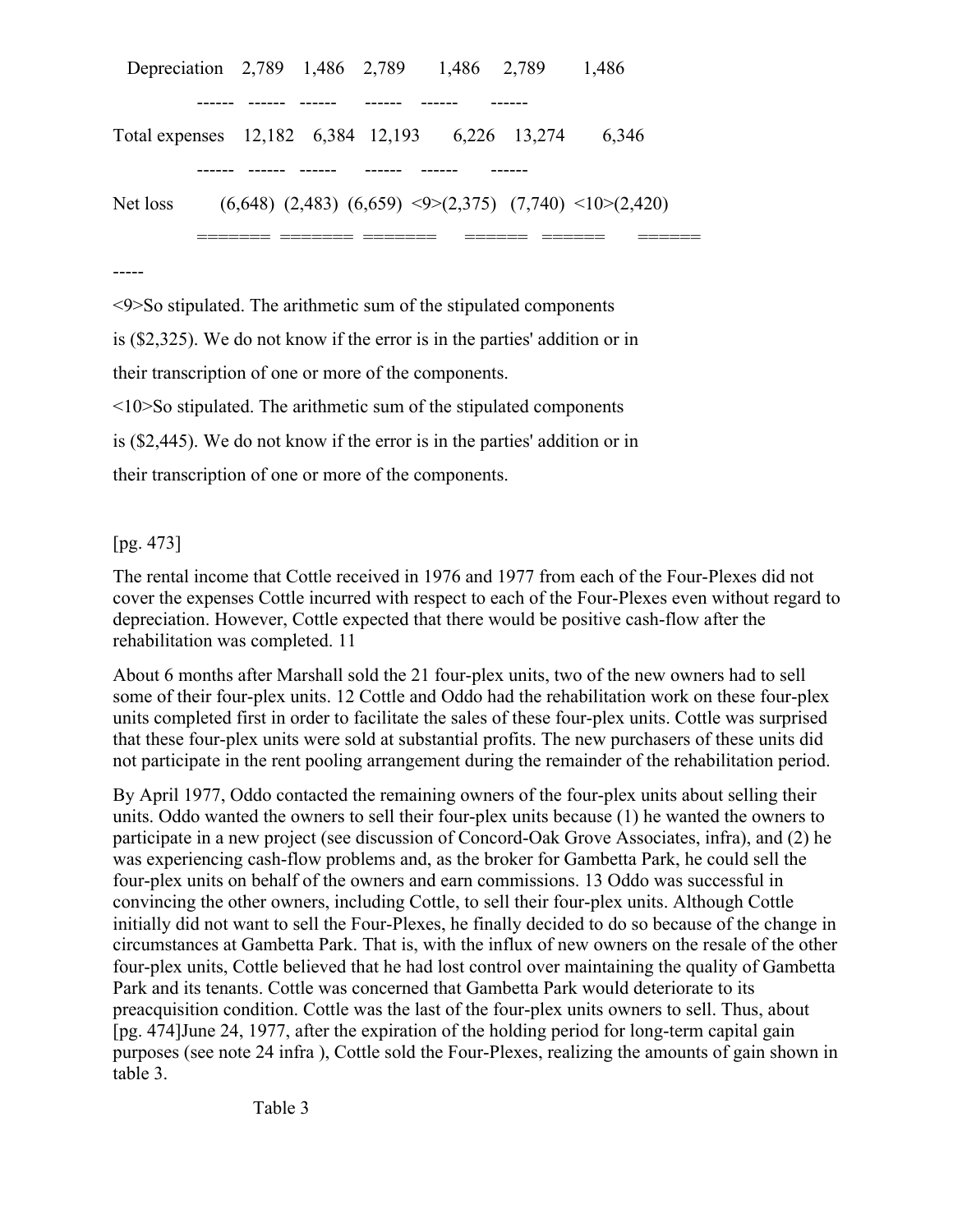| Four-plex unit |         | Amount of gain |
|----------------|---------|----------------|
|                |         | \$56,869       |
|                |         | 56,871         |
|                |         | 56,875         |
|                |         |                |
|                | 170,615 |                |

Cottle did not have to advertise or engage in any sales promotional activities with regard to the sale of the Four-Plexes. Oddo knew of many potential buyers as a result of the original two resales and referred these buyers to Cottle.

 $=$ 

Cottle used the proceeds from the sales of the Four-Plexes to (1) buy with Oddo a 50-percent interest in nine lots at a development known as Incline Village for \$25,000, (2) pay some estimated taxes, (3) pay household expenses, and (4) invest \$75,000 in an antique business to be run by Rayl. Thus, of the \$170,615 in gain that Cottle realized from the sale of the Four-Plexes, he reinvested only \$25,000, or less than 15 percent of the gain, in real estate.

From April 1977 through October 1977, Cottle personally participated, as both a general and limited partner, in a California limited partnership known as Concord-Oak Grove Associates, that bought an apartment complex with the intention of converting it to a condominium and selling the units. He retained only his limited partnership interest as of October 21, 1977, after having transferred his general partnership interest to his wholly owned corporation, DRC Enterprises, Inc. (hereinafter sometimes referred to as DRC). See discussion, infra.

In addition to acquiring a real estate interest at Incline Village, Cottle, through DRC, engaged in the following real estate transactions after he sold the Four-Plexes: (1) In 1978, DRC was the general partner in a partnership that bought a 98-apartment complex in Vallejo, California, converted the apartment units into condominiums, and sold them; and (2) after completing the Vallejo operation, DRC [pg. 475]became a two-thirds partner in buying a rundown estate at Lake Tahoe, Nevada, rehabilitating the estate, and then selling it.

Petitioners did not have any losses in 1977 from sales or exchanges of property used in the trade or business.

When Cottle bought the Four-Plexes, he intended to use them in what was for him a new trade or business of renting apartments. Although possible profit on resale of the Four-Plexes was considered, it was not the primary purpose for which Cottle bought and held the Four-Plexes. Cottle's primary purpose in renovating and refurbishing the Four-Plexes was to enhance their rentability, not their salability.

Cottle used the Four-Plexes in his trade or business. In 1977, when Cottle sold the Four-Plexes, he did not hold the Four-Plexes primarily for sale to customers in the ordinary course of his trade or business.

Concord-Oak Grove Associates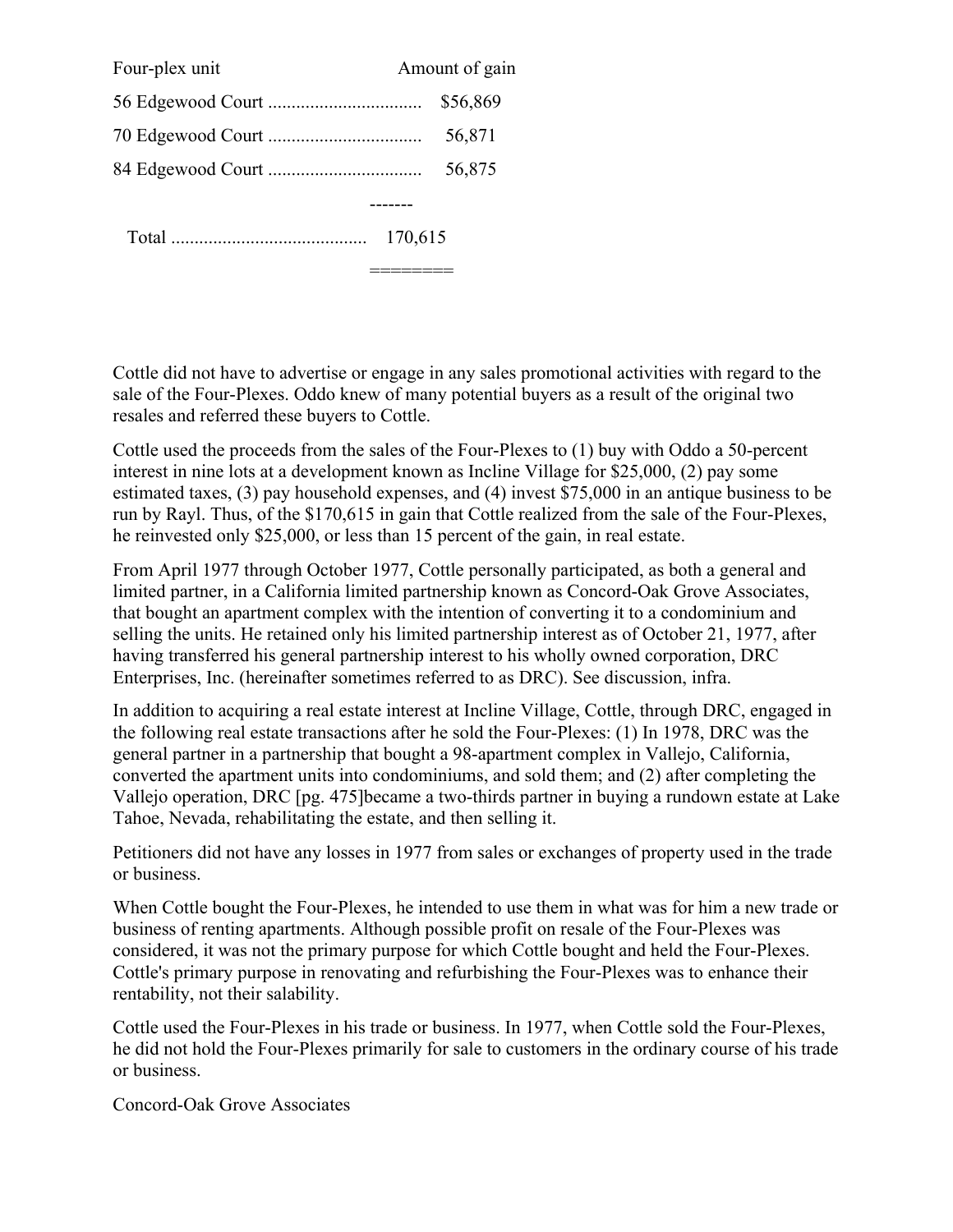In early 1977, Cottle learned from Oddo of the Eighty-Eight Oak Grove Apartments, located at 1060 Oak Grove Road, Concord, California, which is a 93-apartment complex (hereinafter sometimes referred to as the property). After looking at the property, Cottle became interested in the property as a possible investment. Thus, on or about April 1, 1977, Cottle and Oddo, as the general partners, and 12 other individuals including Rayl, as the limited partners, formed Concord-Oak Grove Associates (hereinafter sometimes referred to as Associates), a California limited partnership. Associates was on a cash method of accounting. Cottle and Oddo each held a 25-percent general partnership interest, and Rayl held a 2-percent limited partnership interest, in Associates. At this time, the total of the general partnership interests (50 percent) and the limited partnership interests (49 percent) was 99 percent of the total interests in Associates. Shortly after Associates was formed, the limited partnership agreement was modified to add [pg. 476] Cottle as a 1-percent limited partner. 14 Before October 19, 1977, each limited partner executed a power of attorney authorizing Cottle and Oddo, jointly and severally, to execute, acknowledge, and file all documents on behalf of Associates that were consistent with the limited partnership agreement.

Associates' purpose was to acquire, manage, and convert the property into condominium units and then to sell the condominium units. Toward this end, on April 1, 1977, Associates opened an escrow account at First American Title Guaranty Co. (hereinafter sometimes referred to as First American), with regard to the purchase of the property. In addition, Oddo, on behalf of Associates, negotiated an option agreement with the Eighty-Eight Oak Grove limited partnership (hereinafter sometimes referred to as the seller), the owner of the property. The seller was not related to Associates. Although Associates and the seller executed the option agreement on April 12, 1977, the parties intended that the option agreement be effective as of April 1, 1977.

Pursuant to the option agreement, until March 31, 1980, Associates had (1) an option to buy the property, (2) the right to begin conversion of the property to condominium units before the close of escrow, (3) the obligation to manage and operate the property as an apartment complex on behalf of the seller without any compensation therefor, (4) the obligation to use income from the property to make deed of trust payments, payments for operating expenses, and contributions to reserves, and (5) the obligation to pay the foregoing amounts from Associates' own funds to the extent the income from the property was insufficient therefor. Associates paid to seller \$275,000 for this option, which amount was to be applied towards the \$2,025,000 15 purchase price for the property. [pg. 477]

On execution of the option agreement, Cottle, as a general partner of Associates, undertook the day-to-day management and the conversion of the property to a condominium. In this regard, the following steps were accomplished by Associates by October 20, 1977: (1) As noted supra, an escrow account had been opened at First American; (2) as noted supra, an option agreement was entered into with the seller; (3) Associates obtained approval for the condominium conversion from the city of Concord and the State of California; (4) Billy J. Bundy (hereinafter sometimes referred to as Bundy) was hired to manage the sales program with respect to the condominium units; (5) Associates began substantial construction projects relating to the conversion of the property; (6) Associates began work on the property's landscaping; and (7) Associates accepted sales deposits on the condominium units and issued receipts therefor.

The regulations of the Real Estate Commissioner for the State of California (hereinafter sometimes referred to as the Real Estate Commissioner) for the year in issue required that a public report be issued by the Real Estate Commissioner in order for a condominium convertor to be permitted to offer condominium units for sale to the public. On September 1, 1977, the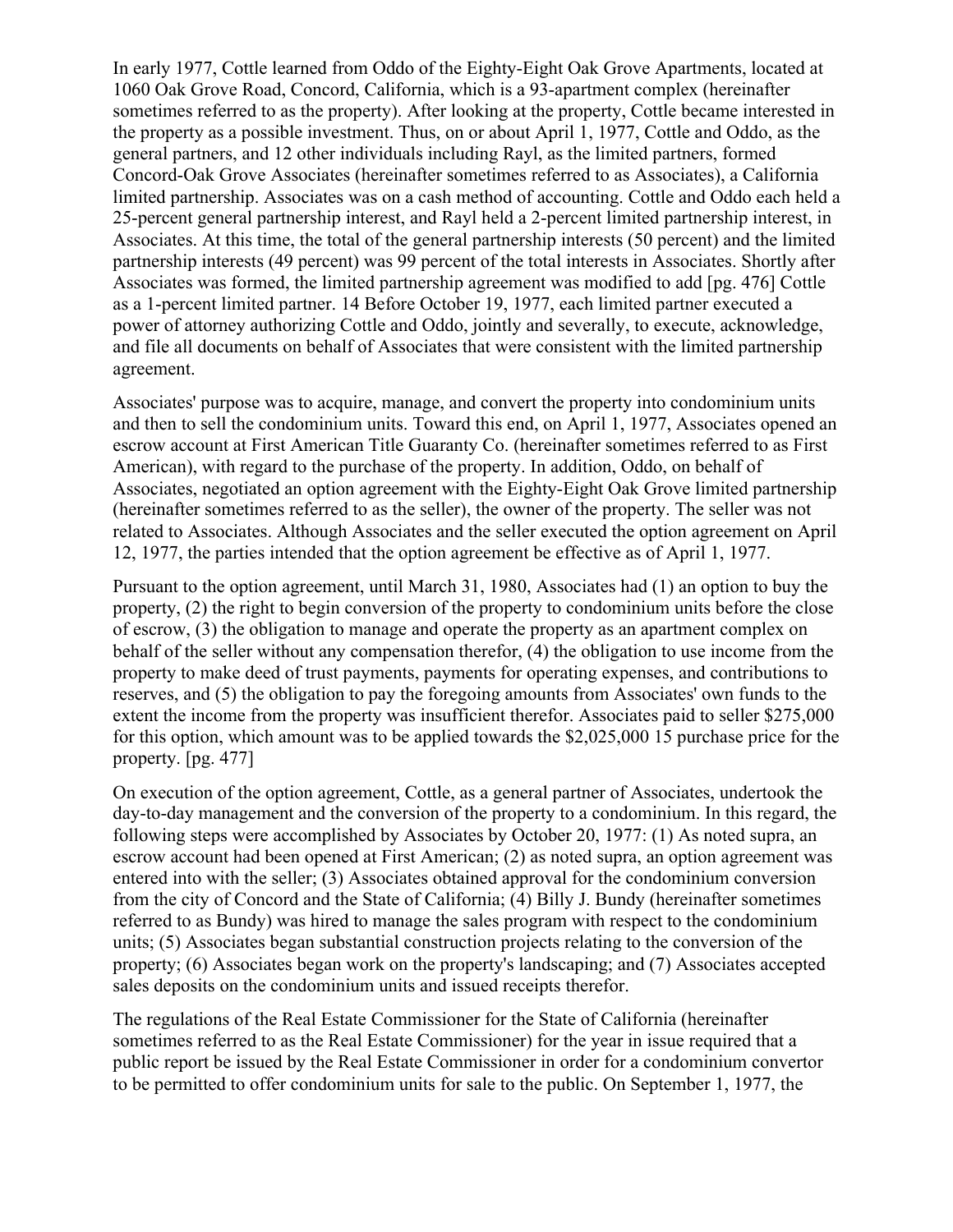Real Estate Commissioner issued a Conditional Condominium Final Subdivision Public Report (hereinafter sometimes referred to as the report) which provides as follows:

THIS IS A CONDITIONAL PUBLIC REPORT. THE SUBDIVIDER IS NOT NOW IN A POSITION TO CLOSE ESCROWS AND CONVEY TITLE TO PURCHASERS. THE SUBDIVIDER HAS DEMONSTRATED THAT HE WILL BE ABLE TO DO SO SOON. THIS REPORT IS BEING ISSUED, THEREFORE, TO ALLOW THE SUBDIVIDER TO OFFER THESE UNITS FOR SALE AND TO ENTER INTO BINDING CONTRACTS WITH PURCHASERS.

THE CONDITION THAT THE SUBDIVIDER HAS NOT YET MET IS THE RECORDING OF THE SUBDIVISION MAP. THE SUBDIVISION MAP WILL BE RECORDED WHEN 50 OF THESE 93 UNITS CAN BE CLOSED SIMULTANEOUSLY. IF THE SUBDIVIDER HAS NOT MET THIS CONDITION WITHIN SIX (6) MONTHS, THIS REPORT SHALL BE NULL AND VOID, AND PURCHASERS MAY DEMAND A RETURN OF THEIR DEPOSITS.

\*\*\* TITLE: Title is vested in Eighty-Eight Oak Grove, a limited partnership, who has entered into an option agreement to sell to the subdivider, [pg. 478]Concord-Oak Grove Associates, a limited partnership. The property will be conveyed upon the recordation of the map.

\*\*\* PURCHASE MONEY HANDLING: The subdivider must impound all funds received from you in escrow depository until legal title is delivered to you.

\*\*\* The subdivider advises that individual escrows will not close until 50 percent of the lots/units have been sold. If the escrow has not closed on your lot within six (6) months of the date of your deposit receipt, you may request return of your deposit.

Thus, in accordance with the report, Associates could not record the subdivision map or close escrows and convey legal title with respect to any condominium unit until at least 50 16 of the 93 units could be closed simultaneously. However, the report authorized Associates to enter into binding contracts with condominium buyers in order to satisfy the 50-condominium-unit requirement for map recordation. Associates had 6 months, from September 1, 1977, until March 1, 1978, to get the map recorded.

Bundy managed the sales of the condominium units at the property. He had about 21 years' experience in the real estate industry and had participated in about 25 condominium conversions involving about 2,100 units. Bundy had certain concerns with regard to the marketing of the condominium units at the property. Some concerns were those typical to condominium conversions in general-e.g., hostility of tenants and the general public towards condominium conversions. Bundy was also concerned that the following factors specific to the property might affect the sale of condominium units: (1) the property, which was to be marketed as a highpriced condominium, was located near a low-priced condominium that he had helped to convert; (2) Bundy had previously experienced marketing difficulty in this location; (3) some of the tenants, who had been displaced because of other condominium conversions, [pg. 479] were forming coalitions and were lobbying local government groups; (4) one of the nine buildings that comprised the property was a three-story building with no elevators (Bundy had encountered buyer resistance in a prior three-story condominium conversion because many buyers were not interested in the middle level); (5) the property originally was built as a Housing and Urban Development project and its construction might be viewed as unsafe, particularly by potential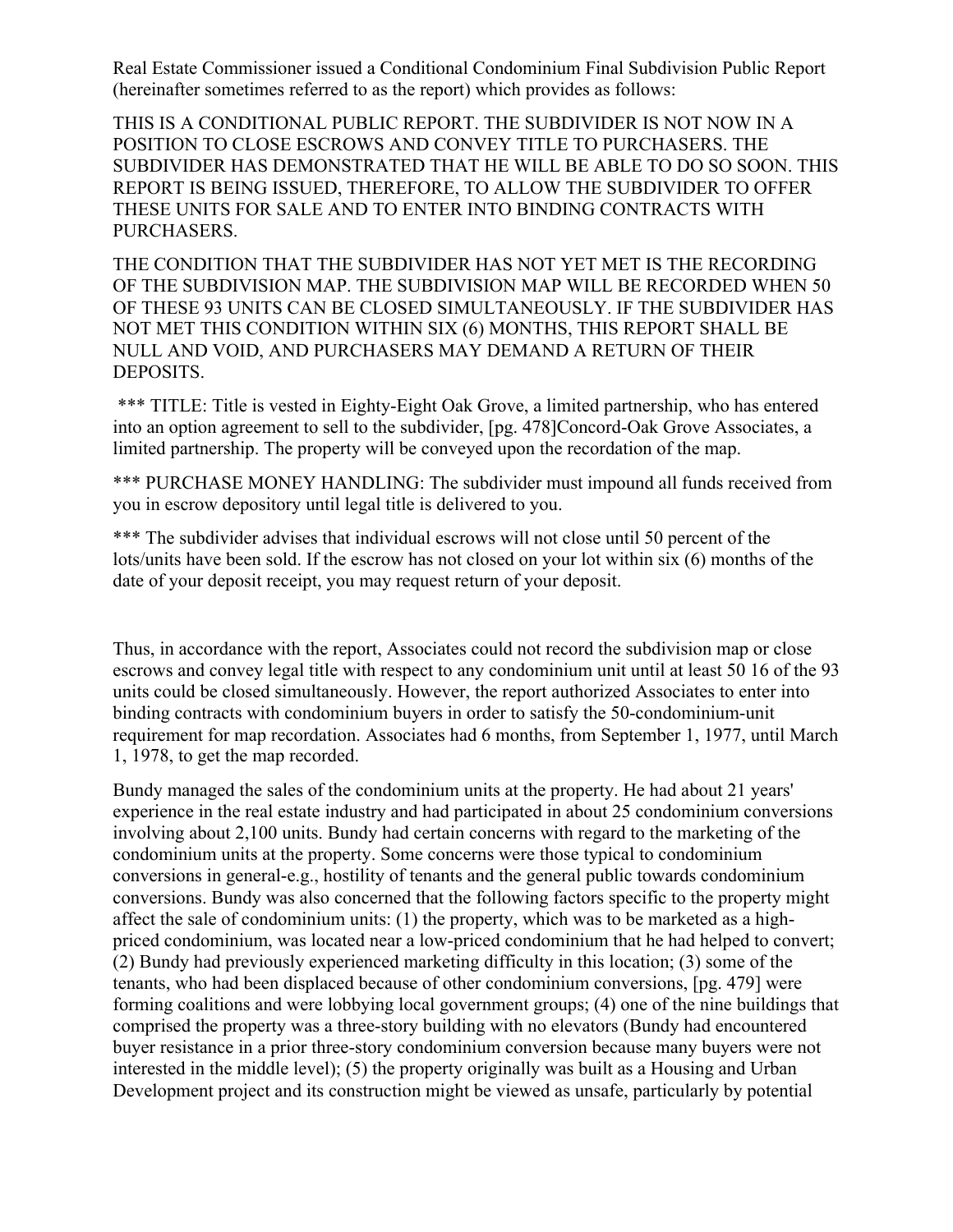buyers with children; (6) Cottle was naive as a condominium converter; (7) the Real Estate Commissioner required Associates to close a high percentage of sales simultaneously so that the lender could resell the mortgages to the Federal Home Loan Mortgage Corporation (hereinafter sometimes referred to as the FHLMC); and (8) the buyers were concerned that their money would be tied up in escrow without any interest accruing thereon and with no certain closing date.

Bundy described the marketing pattern at the property as a "unique sales program". That is, each buyer had to submit a deposit check and sign a formal deposit receipt (apparently, a contract to buy the condominium unit) before viewing the unit the buyer was interested in. Within a few days thereafter, the deposit receipt was then presented to Cottle for his approval and signature on behalf of Associates. Once Cottle's approval was obtained, Bundy had to make an appointment with the existing tenant so that the buyer could walk through and inspect the unit. The walkthrough generally was required to occur within 5 days after entering into the contract. Buyers could and did cancel contracts because of Bundy's inability to schedule walk-throughs as a result of tenant resistance to the condominium conversion or because the buyers no longer were interested in the unit upon inspection. 17 Buyers who did not cancel their contracts after the walk-through were subject to [pg. 480]the normal procedures that attend a typical home purchase transaction, e.g., qualification for a mortgage loan.

As of October 21, 1977, potential buyers had signed deposit receipts with respect to 81 of the 93 condominium units. Thus, as of this date, there remained 12 condominium units for which there were no potential buyers. Also, as of October 21, 1977, loans had been approved for only 36 buyers 18 of the 81 condominium units. As of October 21, 1977, Associates did not yet own the property and so it could not close the sale of any condominium unit.

The first closing of the escrow occurred on November 15, 1977; on that date, there were at least 50 buyers ready to close on their units. Thus, on that date, legal title to the property passed from the seller to Associates pursuant to the option agreement, Associates recorded the map pursuant to the report, and Associates conveyed legal title to unit buyers with respect to 53 condominium units.

The net proceeds available to Associates from the November 15, 1977, closing was \$1,869,164.89. Of this amount, \$1,826,281.97 was used to pay the balance of the purchase price for the property. Rents on the units were not to be prorated between the seller and Associates. Commissions payable by Associates to the real estate salesmen amounted to \$38,620, with regard to the condominium sales that closed on November 15, 1977. These commissions were not paid through the escrow account.

After the first escrow closing, both Cottle and Bundy were not certain that the condominium conversion would be successful. They believed that the risk to Associates, as to whether the conversion ultimately would prove profitable, increased as of November 15, 1977, because (1) Associates became the owner of the unsold units and was therefore liable for the monthly homeowners' dues and taxes thereon; (2) the best units had been sold first and Associates was concerned about selling the less desirable units; (3) tenant vacancies accelerated after the first escrow closing since tenants no longer believed that the property would not be converted; and (4) Associates might have difficulty retaining lenders that would finance potential buyers' purchases of [pg. 481]the condominium units if Associates could not guarantee that 80 percent of the units would be owner-occupied rather than investor-owned (this requirement had to be satisfied so that the lenders' financing packages could be resold to the FHLMC). Notwithstanding the foregoing concerns, by January 23, 1978, all of the remaining condominium units had been sold and, in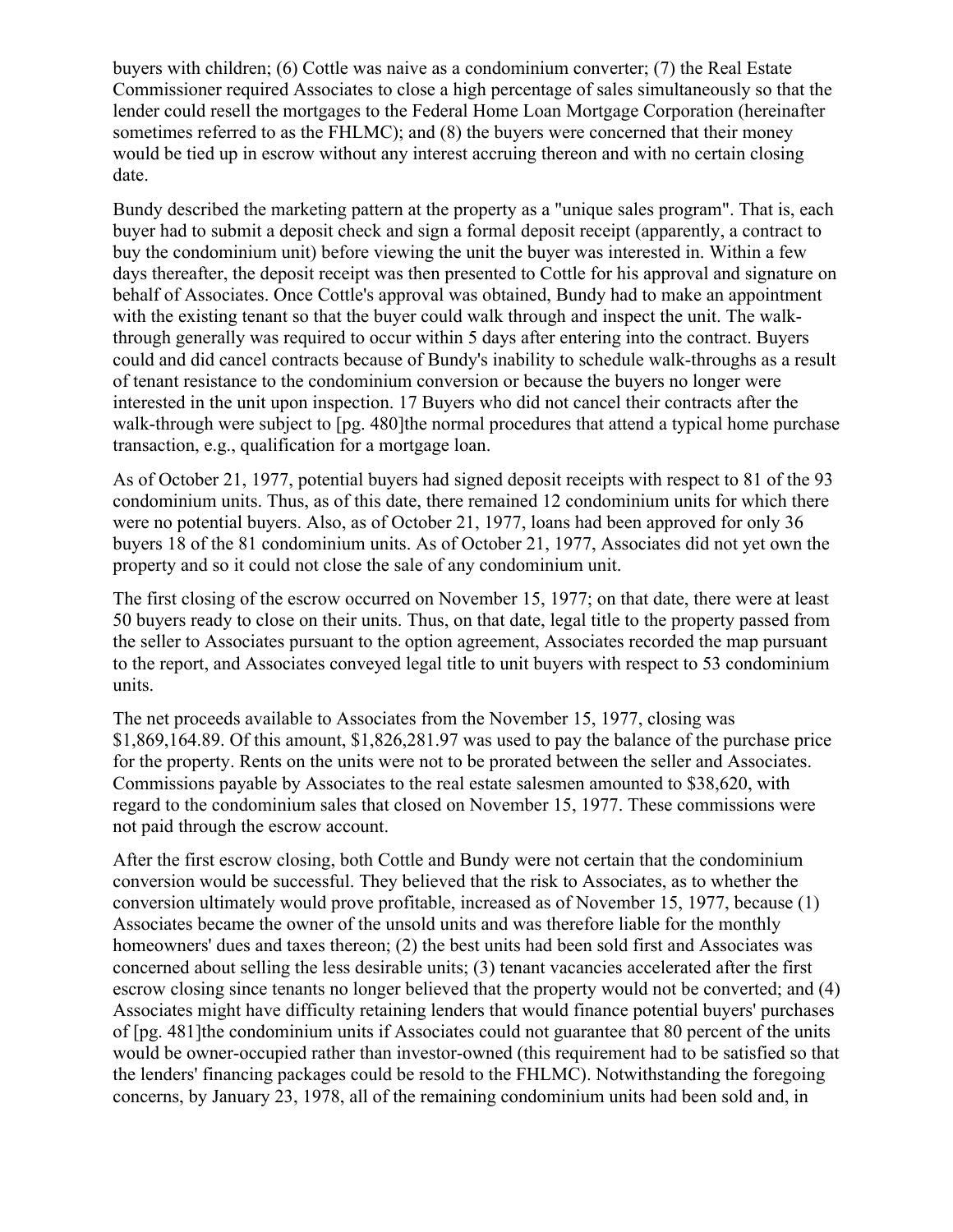fact, most of those units had been sold within 30 days after the November 15, 1977, escrow closing. 19 On its partnership information return for 1977, Associates reported that, for the period November 15, 1977, through December 31, 1977, it had net short-term capital gain of \$905,878 (gross sales of \$3,341,100 minus basis of \$2,435,222) and interest income of \$190.

During the summer of 1977, before the first escrow closing, Cottle considered incorporating his 25-percent general partnership interest in Associates. He considered doing so primarily because of the risks involved in a condominium conversion and because he wanted to limit his personal liability therefor. 20 However, Cottle was busy with the condominium conversion and so did not incorporate DRC until October 19, 1977. On that date, DRC was formed as a Nevada corporation with Cottle as its sole shareholder and Cottle holding all the corporate offices. On October 21, 1977, Cottle transferred to DRC, in a transaction that qualified under section 351, his entire 25 percent general partnership interest in Associates, in exchange for stock in DRC. Cottle retained his 1-percent limited partnership interest in Associates. 21 Thus, on November 15, 1977, when the first escrow closing occurred, DRC (and not Cottle) was a 25-percent general partner in Associates. 22

After the condominium conversion of the property was completed, DRC continued to engage profitably in real estate [pg. 482]development activities. See discussion, supra. In April 1979, Cottle contributed the stock of DRC to North American Restaurant Investors, Inc. (hereinafter sometimes referred to as Investors), in a section 351 transaction. In that exchange, Cottle received about 46 or 47 percent of Investors' stock. It was intended that DRC continue as a separate corporation, handling real estate development. However, serious financial problems caused DRC to cease its real estate development activities.

Both Associates' and petitioners' income tax returns for 1977 were prepared by Roy A. Steiner (hereinafter sometimes referred to as Steiner), a Certified Public Accountant. Steiner was a friend of Cottle, and also held a 2-percent limited partnership interest in Associates. In preparing Associates' tax return for 1977 and the Forms K-1 thereto, Steiner knew that Cottle had incorporated his 25-percent general partnership interest on October 21, 1977, and he was aware of the Treasury regulations under section 706(c), in particular, section 1.706-1(c)(2)(ii), Income Tax Regs. Steiner was not aware of any agreement among Associates' partners as to how the partnership income was to be allocated between Cottle and DRC. Steiner used the interim closing of the books method to determine how to allocate between Cottle and DRC the 25 percent general partner's distributive share of profits from the sale of the condominium units that was earned by Associates. Steiner determined that, under this method, none of this distributive share was allocable to Cottle because (1) Cottle had incorporated his general partnership interest on October 21, 1977, and (2) as of October 21, 1977, Associates had no income on its books under its cash method of accounting. Thus, \$226,518 was allocated to and included by DRC in its Federal income tax return filed for its taxable year ending June 30, 1978. This amount included a 25-percent distributive share of Associates' short-term capital gain of \$905,878 (i.e., \$226,470) and of Associates' ordinary income of \$190 (i.e., \$48) for the period ending December 31, 1977. 23 Steiner [pg. 483]included in petitioners' tax return for 1977 their combined 3 percent limited partners' distributive share of short-term capital gain of \$27,176 (\$9,059 for Cottle; \$18,117 for Rayl) and ordinary income of \$6 (\$2 for Cottle; \$4 for Rayl).

The partners in Associates did not have an agreement to prorate between Cottle and DRC, the distributive share of Associate's income attributable to the 25-percent general partnership interest that Cottle transferred to DRC.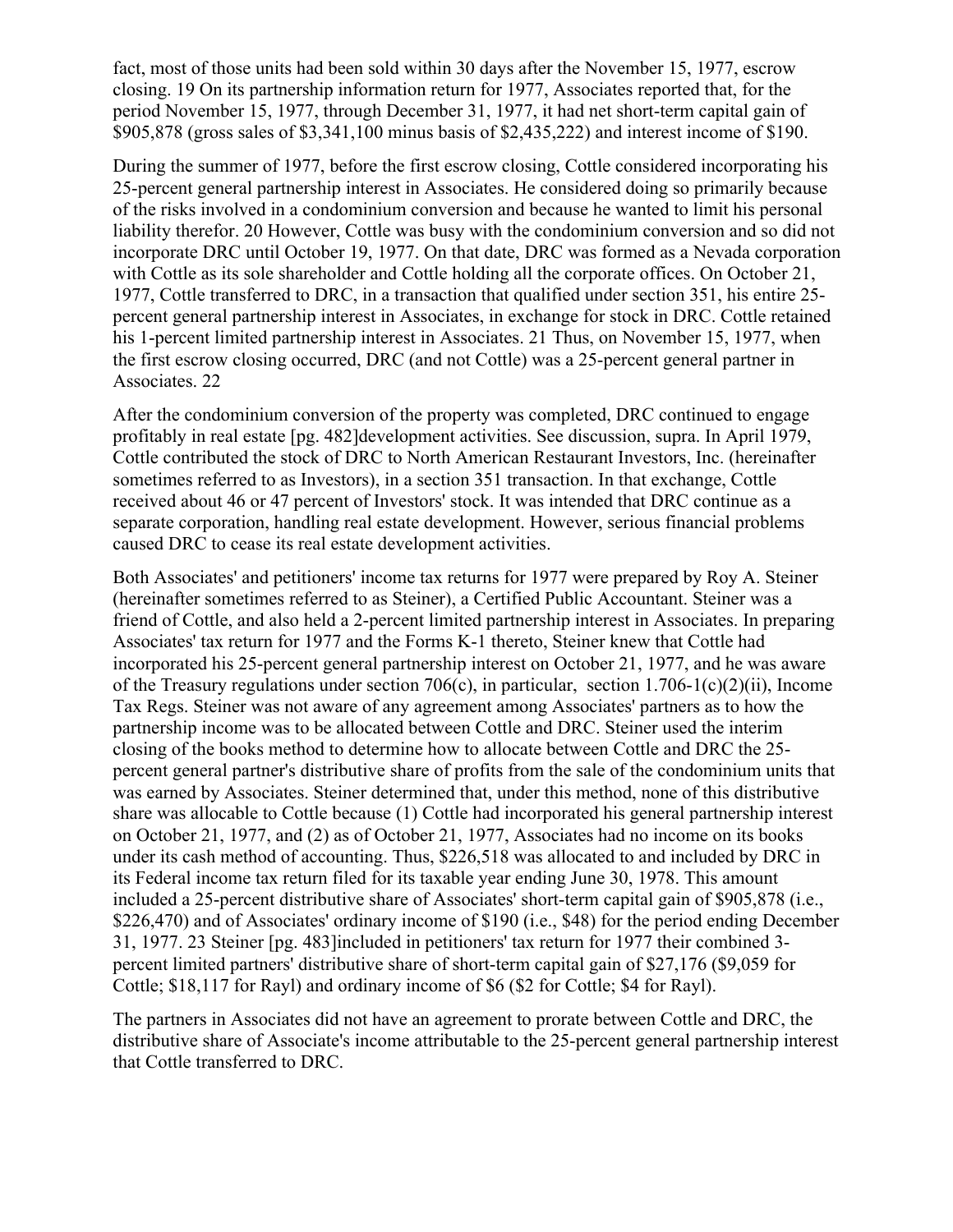By October 21, 1977, Associates had not yet realized any income from the sale of condominium units that could be allocated to Cottle's 25-percent general partnership interest in Associates. Associates first realized such income on November 15, 1977, several weeks after DRC was substituted for Cottle as a general partner.

### **OPINION**

I. Gambetta Park

Petitioners contend that Cottle bought the Four-Plexes for investment and for use in his trade or business of renting apartments. They contend that (1) Cottle never held the Four-Plexes primarily for sale to customers in the ordinary course of his trade or business, and (2) Cottle's reason for selling the Four-Plexes was to liquidate his investment therein as a result of changed circumstances (i.e., control over the project was lost because of the sales by the other owners). Petitioners contend that, since Cottle held Four-Plexes longer than 1 year, 24 the gains received from the sale of te Four-Plexes constituted long-term capital gain. [pg. 484]

Respondent maintains that this transaction was the first of a series of transactions in which Cottle bought property with the intention of making various improvements thereto and then selling the property at a substantial gain after satisfying the holding period requirement for long-term capital gain treatment. Respondent contends that, because Cottle held the Four-Plexes primarily for sale to customers in the ordinary course of his trade or business, all gain from the sales of the Four-Plexes is ordinary income.

We agree with petitioners.

Section 1202 25 provides favorable tax treatment 26 for a long-term capital gain which, for 1977, was defined in section 1222(3) 27 as gain from the sale or exchange of a capital asset held for more than 9 months. Section 1221 defines the term "capital asset" as "property held by the taxpayer (whether or not connected with his trade or business)", but excludes certain types of property from capital asset status. The first two statutory exceptions are as follows:

(1) stock in trade of the taxpayer or other property of a kind which would properly be included in the inventory of the taxpayer if on hand at the close of the taxable year, or property held by the taxpayer primarily for sale to customers in the ordinary course of his trade or business;

(2) property, used in his trade or business, of a character which is subject to the allowance for depreciation provided in section 167, or real property used in his trade or business;

In 1977, Cottle received rental income from the Four-Plexes. Cottle claimed (and respondent allowed) depreciation deductions, as provided for in section 167, for that year. We conclude that the Four-Plexes were used in Cottle's trade or business of renting apartments. The land upon which the apartment buildings stood was real property used in this [pg. 485] trade or business. Consequently, under section 1221(2), the Four-Plexes were not capital assets when Cottle sold them.

However, as relevant herein, section 1231(a) 28 provides long-term capital gain treatment to the extent gains exceed losses from sales or exchanges of "property used in the trade or business".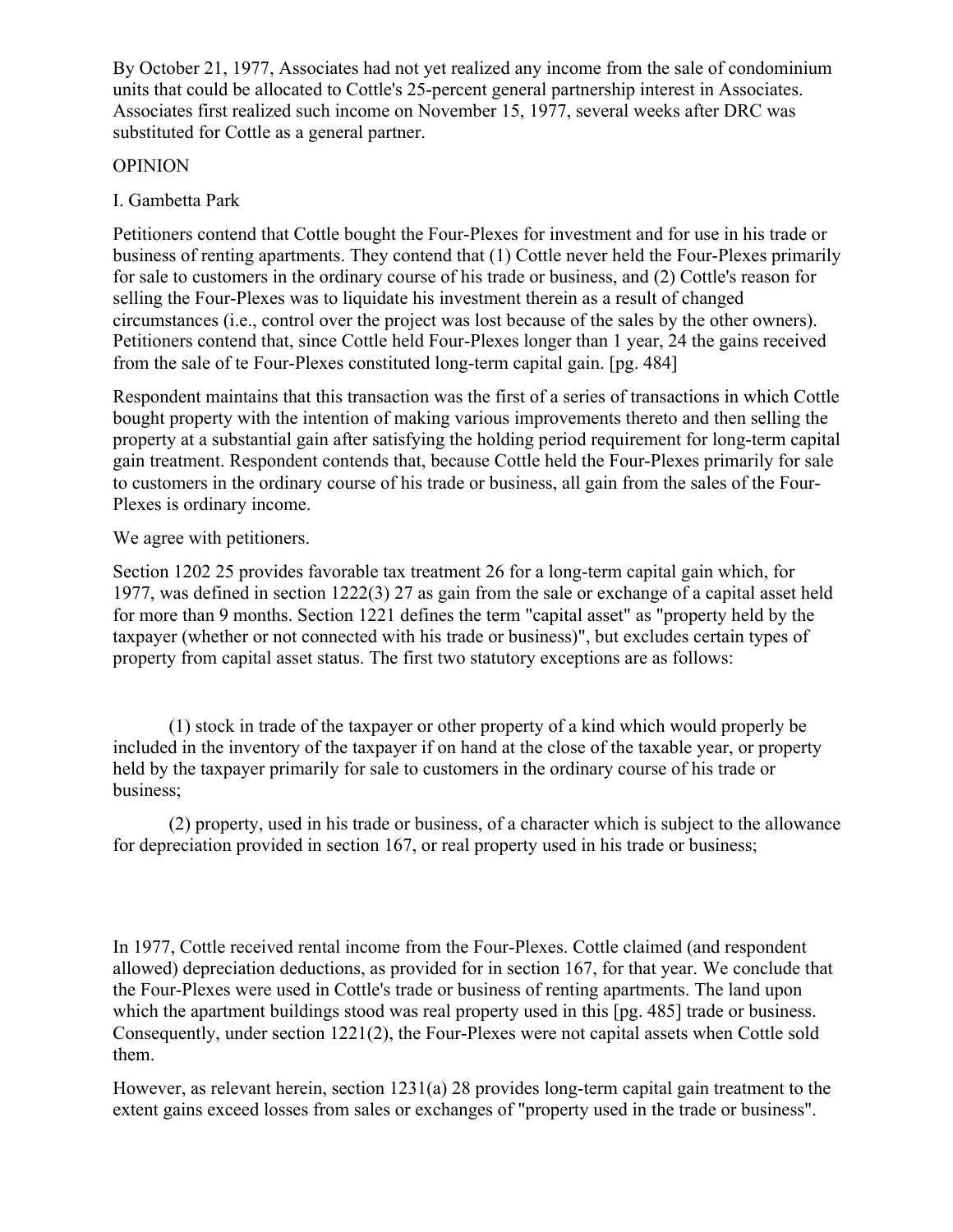Petitioners did not have any section 1231 losses. Therefore, to the extent the Four-Plexes are assets to which section 1231 applies, Cottle's gains on the sales of the Four-Plexes will be treated as long-term capital gains. Section  $1231(b)(1)(B)$  29 provides that, for purposes of section 1231, "property used in the trade or business" does not include "property held by the taxpayer primarily for sale to customers in the ordinary course of his trade or business". Petitioners have the burden of proving that the Four-Plexes were eligible for capital gain treatment, contrary to respondent's determination. Welch v. Helvering, 290 U.S. 111 (1933); Rule 142(a). 30 Also, the capital gain provisions, being an exception to the normal tax rates, are to be construed narrowly. Commissioner v. P.G. Lake, Inc.,[pg. 486] 356 U.S. 260, 265 (1958); Corn Products Co. v. Commissioner, 350 U.S. 46, 52 (1955).

In Malat v. Riddell, 383 U.S. 569, 572 (1966), the Supreme Court concluded as follows:

The purpose of the statutory provision with which we deal is to differentiate between the "profits and losses arising from the everyday operation of a business" on the one hand \*\*\* and "the realization of appreciation in value accrued over a substantial period of time" on the other. \*\*\* A literal reading of the statute is consistent with this legislative purpose. We hold that, as used in sec. 1221(1), [31] "primarily" means "of first importance" or "principally." [Citations omitted.]

Since the Congress chose to use the same language in two provisions in the same subchapter (subchapter P - Capital Gains and Losses), and nothing in the legislative history causes us to believe that the Congress intended these provisions to have different meanings, we conclude that section 1231(b)(1)(B) has the same meaning as the identical language at the end of section 1221(1) (see, e.g., Zuanich v. Commissioner, 77 T.C. 428, 442-443 (1981)), and we consider cases interpreting the latter provision to be authority on the former provision as well.

We have held that it is a question of fact as to whether the income in issue arose (1) from the sale of property held primarily for sale to customers in the ordinary course of the taxpayer's trade or business or (2) from the sale of property held primarily for another purpose. 32 Daugherty v. Commissioner, 78 T.C. 623, 628 (1982); Bauschard v. Commissioner, 31 T.C. 910, 915 (1959), affd. 279 F.2d 115, 117 (6th Cir. 1960). In making this determination, we must consider not only whether petitioner held the property primarily for sale to customers, but also whether the property was for sale in [pg. 487]the ordinary course of petitioner's trade or business. Buono v. Commissioner, 74 T.C. 187, 199-200 (1980); Howell v. Commissioner, 57 T.C. 546, 555 (1972), and cases cited therein. In many cases, the parties' dispute is about whether or not the taxpayer was in a trade or business. In the instant case, it is clear that Cottle was in a trade or business and that he held the Four-Plexes in that trade or business. In the instant case, then, the dispute is whether Cottle's primary purpose was to hold the property for sale to customers in the ordinary course of his trade or business or whether Cottle's primary purpose was to hold the property for some other business reason.

The purpose for which a taxpayer holds property at a particular time is, of course, subject to change. But generally it is the purpose for which property is held at the time of sale that determines tax treatment. Daugherty v. Commissioner, 78 T.C. at 629; Biedermann v. Commissioner, 68 T.C. 1, 11 (1977). Although this purpose is determinative, we may consider earlier events to decide what the purpose was at the time of the sale. Daugherty v. Commissioner, 78 T.C. at 629; Maddux Construction Co. v. Commissioner, 54 T.C. 1278, 1285 (1970).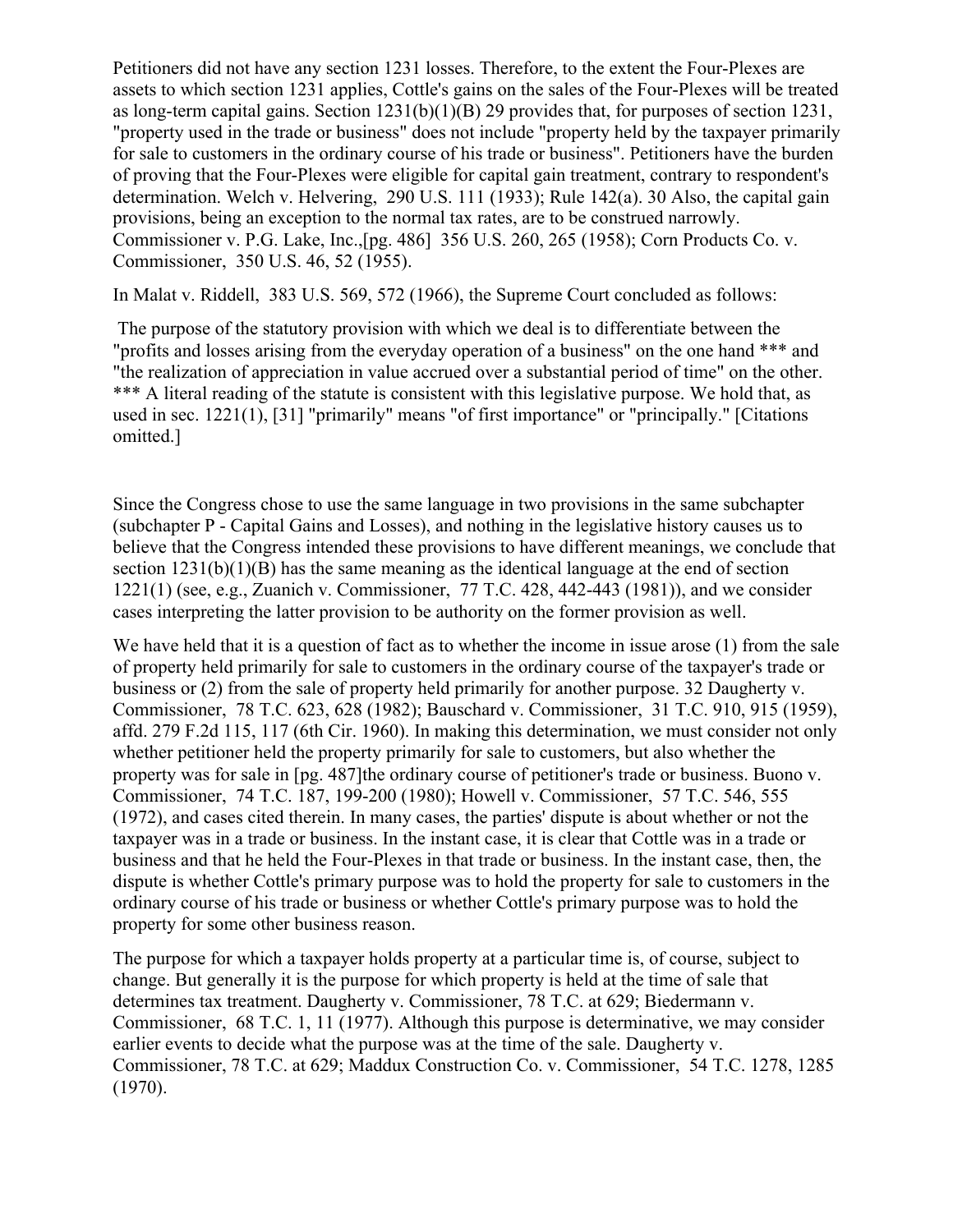To decide whether particular property is held for sale to customers in the ordinary course of the taxpayer's trade or business, courts have considered the following factors:

(1) the nature and purpose of the acquisition of the property and the duration of the ownership; (2) the extent and nature of the taxpayer's efforts to sell the property; (3) the number, extent, continuity and substantiality of the sales; (4) the extent of subdividing, developing, and advertising to increase sales; (5) the use of a business office for the sale of the property; (6) the character and degree of supervision or control exercised by the taxpayer over any representative selling the property; and (7) the time and effort the taxpayer habitually devoted to the sales. \*\*\* [United States v. Winthrop, 417 F.2d 905, 910 (5th Cir. 1969).]

See also Major Realty Corp. and Subsidiaries v. Commissioner, 749 F.2d 1483, 1488 (11th Cir. 1985), affg. and revg. on another issue a Memorandum Opinion of this Court; 33 Daugherty v. Commissioner, 78 T.C. at 629. Other factors are often considered when they may be of aid in resolving the issue. The relative amounts of income from the taxpayer's [pg. 488]regular business and from the property transaction in question can be significant in certain cases. Real Estate Corp. v. Commissioner, 35 T.C. 610, 613-614 (1961), affd. 301 F.2d 423 (10th Cir. 1962). The foregoing factors have no independent significance; they are merely factors to help us decide, on the basis of the record as a whole, whether Cottle held the Four-Plexes primarily for sale to customers in the ordinary course of his trade or business in 1977. United States v. Winthrop, 417 F.2d at 910; Bauschard v. Commissioner, 279 F.2d at 118; Daugherty v. Commissioner, 78 T.C. at 629.

As we pointed out in S&H, Inc. v. Commissioner, 78 T.C. 234, 244 (1982), this Court's position is that there is no-

"one-bite" rule, such that a taxpayer who engaged only in one venture or one sale cannot under any circumstances be held to be in a trade or business as to that venture or sale. \*\*\* [Fn. ref. omitted.]

To the same effect is Morley v. Commissioner, 87 T.C. 1206, 1211 (1986). Finally, we reject the "one-bite" rule regardless of who seeks to invoke it; 34 although, of course, the burden of proof would affect the outcome if the record would not permit us to decide the case on a preponderance of the evidence. Cf. Deskins v. Commissioner, 87 T.C. 305, 322 n. 17 (1986).

On the record in the instant case, the most convincing elements are Cottle's purpose for which he bought the Four-Plexes, his use of the Four-Plexes in his trade or business, and the circumstances under which he decided to sell the Four-Plexes.

Cottle acquired the Four-Plexes as part of a plan to acquire, renovate and refurbish, and operate rental properties. The renovation and refurbishing was not to enhance salability, but to enhance rentability. Cottle sold when conditions changed, but only after he had lost the control he believed he needed in order to manage the rental operations. Even then he was the last of the original purchasers to sell. Cottle's sales efforts were trivial. We conclude that Cottle's sale of the Four-Plexes was the last step in liquidation of a rental venture that had not [pg. 489]developed in accordance with Cottle's plans. Cottle held the Four-Plexes primarily for use in his trade or business of renting apartments (although this venture was his "first bite" in that field, clearly this venture was a trade or business) and this trade or business did not have as any of its aspects the sale of the apartments.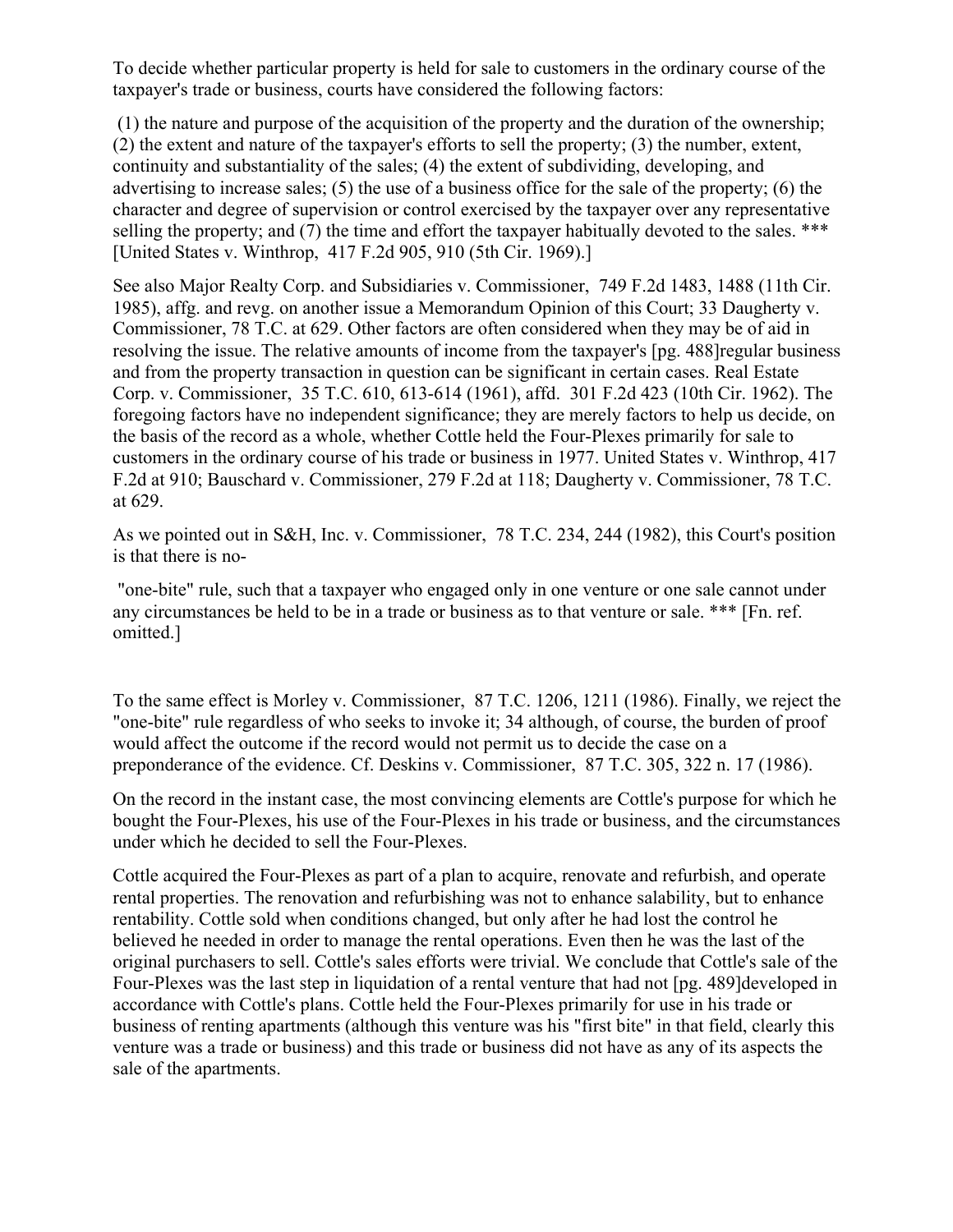We conclude that Cottle did not hold the Four-Plexes primarily for sale to customers in the ordinary course of any trade or business in which he was engaged.

As to the listed factors, we note the following: (1) For the nature and purpose of Cottle's acquisition of the Four-Plexes, see the second preceding paragraph, he held the Four-Plexes just over 12 months (about 3½ months longer than the then-applicable minimum long-term capital gain holding period); (2) Cottle did not have to advertise or engage in sales promotional activities to sell the Four-Plexes; (3) the 3 Four-Plexes were the only properties Cottle sold in this trade or business; and (4) through (7) the renovation and refurbishing were not undertaken primarily to increase sales, but rather to enhance rentability of the Four-Plexes, and petitioner did not engage in any significant sales activities.

On brief, respondent asserts as follows:

According to petitioner's testimony at trial, these properties [the Four-Plexes] were the first in a chain of frequent and continuous transactions by which petitioner bought property, improved the property, and sold the property at a gain. These other transactions involved properties located at Incline Village, Concord-Oak Grove, Vallejo and Lake Tahoe.

Although Cottle (or entities that he controlled) subsequently acquired real estate that was held with the intention of developing the properties for resale (i.e., primarily for sale in the ordinary course of his trade or business), we do not believe that this evidences that Cottle changed his purpose in holding the Four-Plexes. It is well established that a taxpayer may be engaged in more than one trade or business, see S&H, Inc. v. Commissioner, 78 T.C. at 243, and that a taxpayer in the real estate business may hold real estate as an investment, Maddux Construction Co. v. Commissioner, 54 T.C. at 1286. To the extent that Cottle personally acquired additional real property that he intended [pg. 490] to rehabilitate and then resell, we believe this can be viewed in either of two ways. First, Cottle can be viewed as having enlarged or modified his trade or business to include the rehabilitation and sale of improved real estate. Alternatively, Cottle can be viewed as having entered into a new trade or business with respect to these subsequent acquisitions. S&H, Inc. v. Commissioner, 78 T.C. at 243. However, neither of these views, which results in Cottle's holding the later acquired real property primarily for sale in the ordinary course, altered his purpose in holding the Four-Plexes primarily for rental purposes.

We are convinced, from the record in the instant case, that Cottle sold to liquidate his rental business and not because holding for sale to customers had become the ordinary course of the business in which he held the Four-Plexes.

Respondent's position is epitomized by the concluding paragraph of his opening brief's analysis of this issue, as follows:

Mr. Cottle was not a passive investor in the Daly City project. His devotion of 60 hours a week to the project and the large gain resulting therefrom in a very short period of time demonstrates that Mr. Cottle's trade or business during this period was improving the four-plexes for resale. A taxpayer's active role in real estate transactions, as opposed to a passive role, is evidence of the transactions being a business activity. Nadalin v. United States, 364 F.2d 431 (Ct. Cl. 1966), 66- 2 U.S.T.C. par. 9548.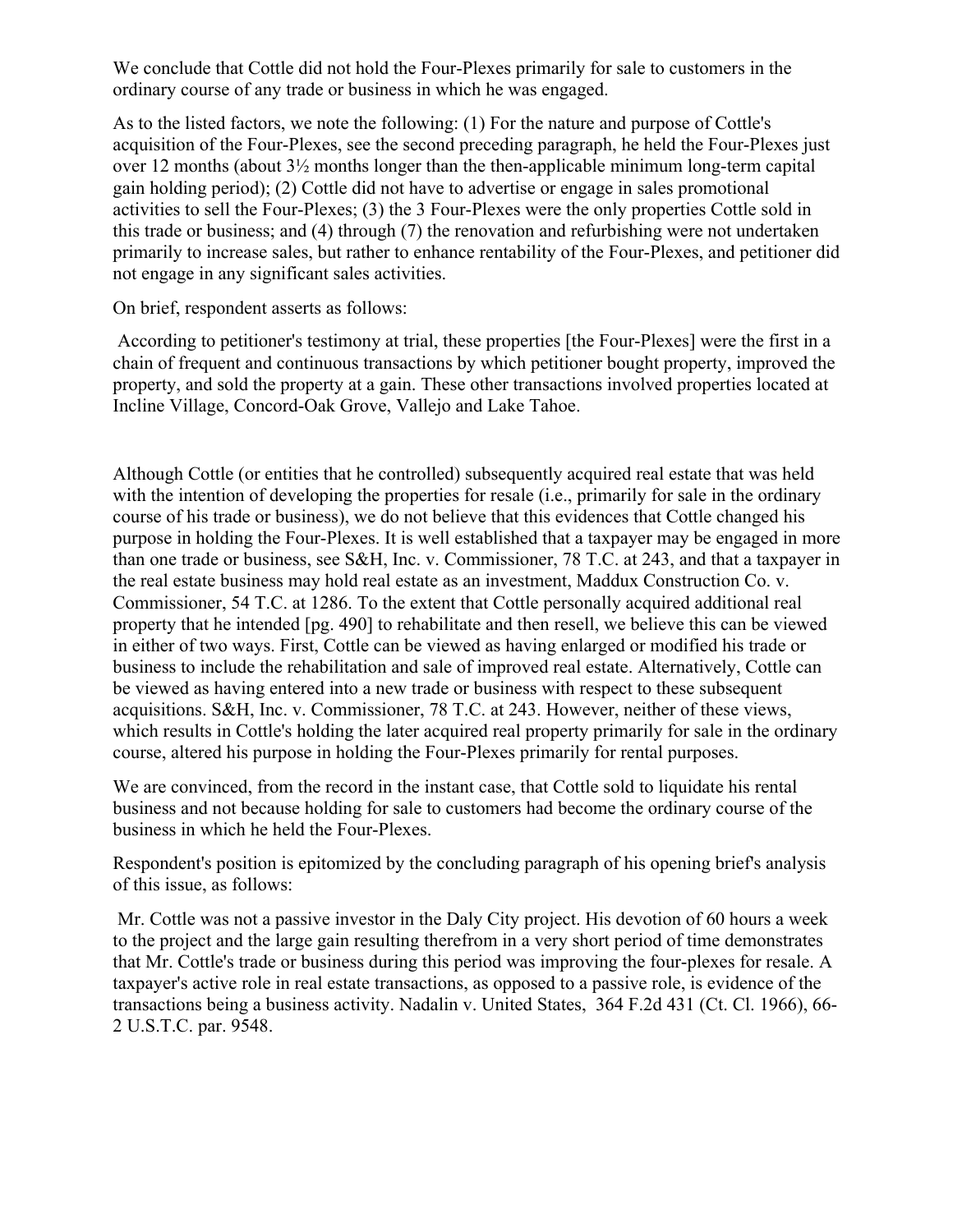Respondent has missed the critical distinction. The instant case does not present, in this issue, the dichotomy of passive investment versus active trade or business. Cottle was clearly in a trade or business, and was clearly active in that trade or business. The dichotomy is, rather, holding primarily for rental versus holding primarily for sale-in the ordinary course of the trade or business.

We conclude that Cottle held the Four-Plexes primarily for rental and not primarily for sale in the ordinary course of his trade or business.

We hold for petitioners on this issue. 35 [pg. 491]

II. Concord-Oak Grove Associates

Both sides agree that the income from the sales of the condominium units in 1977 was earned by Associates in 1977 and reportable by Associates for that year. Also, there is no dispute as to how much of this income is allocable to the 25-percent general partnership interest originally held by Cottle, but which was transferred to DRC, on October 21, 1977, several weeks before the first closing of the condominium units.

Respondent contends that Cottle should be taxed on all of Associates' 1977 income that is allocable to the 25-percent interest because Associates had performed "the vast majority of the acts necessary to earn the income" from the condominium sales by October 21, 1977, the date on which Cottle transferred his general partnership interest in Associates to DRC. 36 The basic question, respondent contends, is who (as between Cottle and DRC) earned the income and not when was the income earned.

Petitioners answer that there is no dispute about who earned the income-the income was earned by Associates. The question, rather, is who is to be taxed on 25 percent of the income. Petitioners contend that (1) under the statute and the regulations this matter may be resolved by use of the interim closing of the books method, (2) under this method there was no income to be recognized by the partnership on October 21, 1977, and (3) therefore there is no income to allocate to Cottle's ownership of the 25-percent general partnership interest in Associates.

Respondent replies that the statutory and regulatory schemes merely require that the allocation take into account the partner's "varying interests in the partnership during the taxable year." Respondent asserts that "the interim closing of the books was not a reasonable method of determining who should report the income in question."

Neither side would accept a proration method. 37 [pg. 492]

We agree with petitioners.

Section 702(a) requires each partner to report that partner's "distributive share" of the partnership's taxable income, gains, losses, deductions, and credits. Section 704(a) provides that a partner's distributive share of these items is to be determined by the "partnership agreement", 38 except as otherwise provided in chapter 1 (relating to normal taxes and surtaxes). Section 704(b) provides that, if either (1) the partnership agreement does not have an allocation rule or (2) the partnership agreement's allocation rules does not have substantial economic effect, then the partner's distributive share is to be determined in accordance with the partner's interest in the partnership. In the instant case, both sides agree that 25 percent of Associates' income is the correct distributive share of the 25-percent interest in question.

Section 706(a) provides that, in computing the taxable income of a partner for a taxable year, the inclusions required by section 702 are to be based on the income, gain, loss, deduction, or credit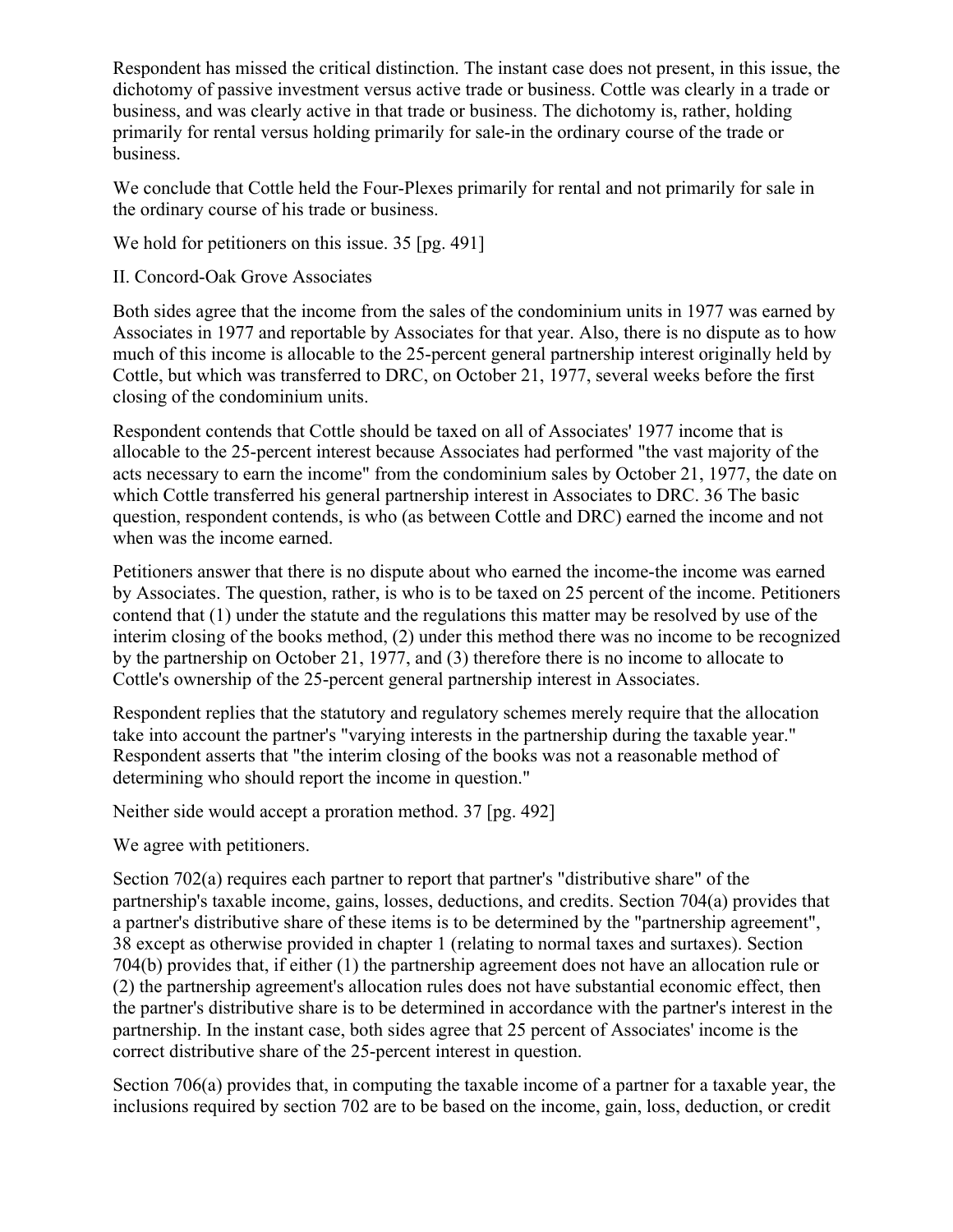of the partnership for any taxable year of the partnership ending within or with the taxable year of the partner.

Sec. 706(c) 39 provides rules for situations where a [pg. 493] partner's interest in the partnership changes during the partnership's taxable year. Under the general rule of paragraph (1) of section 706(c), Associates' taxable year does not close because of Cottle's transfer of his general partnership interest to DRC. Under paragraph  $(2)(A)(i)$ , if Cottle had transferred his entire interest in Associates, then Associates' taxable year would close, but only as to Cottle. Under paragraph (2)(B), since Cottle retained his 1-percent limited partnership interest in Associates, Associates' taxable year does not close (even as to Cottle) but Cottle's distributive share of Associates' income, etc., is to be determined by taking into account Cottle's varying interests in Associates during 1977.

The statute does not prescribe how we are to take Cottle's varying partnership interests into account. Section 1.706-1(c)(4), Income Tax Regs., 40 essentially tracks the statute and does not provide any additional guidance.

The last amendment to these statutory provisions before the year in issue was made by section 213(c)(1) of the Tax Reform Act of 1976, Pub. L. 94-455, 90 Stat. 1520, 1547, which inserted in section  $706(c)(2)(B)$  the parenthetical "(whether by entry of a new partner, partial liquidation of a partner's interest, gift, or otherwise)".

The Congressional reports accompanying this amendment direct that regulations be adopted-

to apply the same alternative methods of computing allocations of income and loss to situations falling under section  $706(c)(2)(B)$  as those now applicable to section  $706(c)(2)(A)$  situations (sale or liquidation of an entire interest). These rules will permit a partnership to choose the easier method of prorating items according to the portion of the year for which a partner was a partner or the more precise method of an interim closing of books (as if the year had closed) which, in some instances, will be more [pg. 494]advantageous where most of the deductible expenses were paid or incurred upon or subsequent to the entry of the new partners to the partnership.

S. Rept. 94-938 at 98 (1976), 1976-3 C.B. (Vol. 3) 49, 136. See H. Rept. 94-658, at 124-125 (1975), 1976-3 C.B. (Vol. 2) 695, 816. See also Staff of Joint Comm. on Taxation, General Explanation of the Tax Reform Act of 1976, at 93-94 (1976), 1976-3 C.B. (Vol. 2) 1, 105-106. Such regulations have not yet been adopted.

In Richardson v. Commissioner, 76 T.C. 512, 525-526 (1981), affd. 693 F.2d 1189 (5th Cir. 1982), we concluded that a taxpayer who transferred a partial partnership interest may rely on the regulations under section  $706(c)(2)(A)$ , 41 which address the method of allocation on the sale or exchange of a partner's entire interest in the partnership. Specifically, we concluded that the taxpayer "may use an interim closing of the books method, allocation [pg. 495]of yearend totals of income or loss ratably over the year, or any other reasonable method." 76 T.C. at 526.

The proration method involves computing partnership income or loss at the end of the partnership year and allocating the yearend totals ratably over the year according to the partners' percentage interests and the number of days they owned interests in the partnership. Johnsen v. Commissioner, 84 T.C. 344, 347 (1985), supplementing 83 T.C. 103 (1984), revd. on another issue 794 F.2d 1157 (6th Cir. 1986); Moore v. Commissioner, 70 T.C. 1024, 1035-1036 (1978); Sartin v. United States, 5 Cl. Ct. 172, 175 (1984). The interim closing of the books method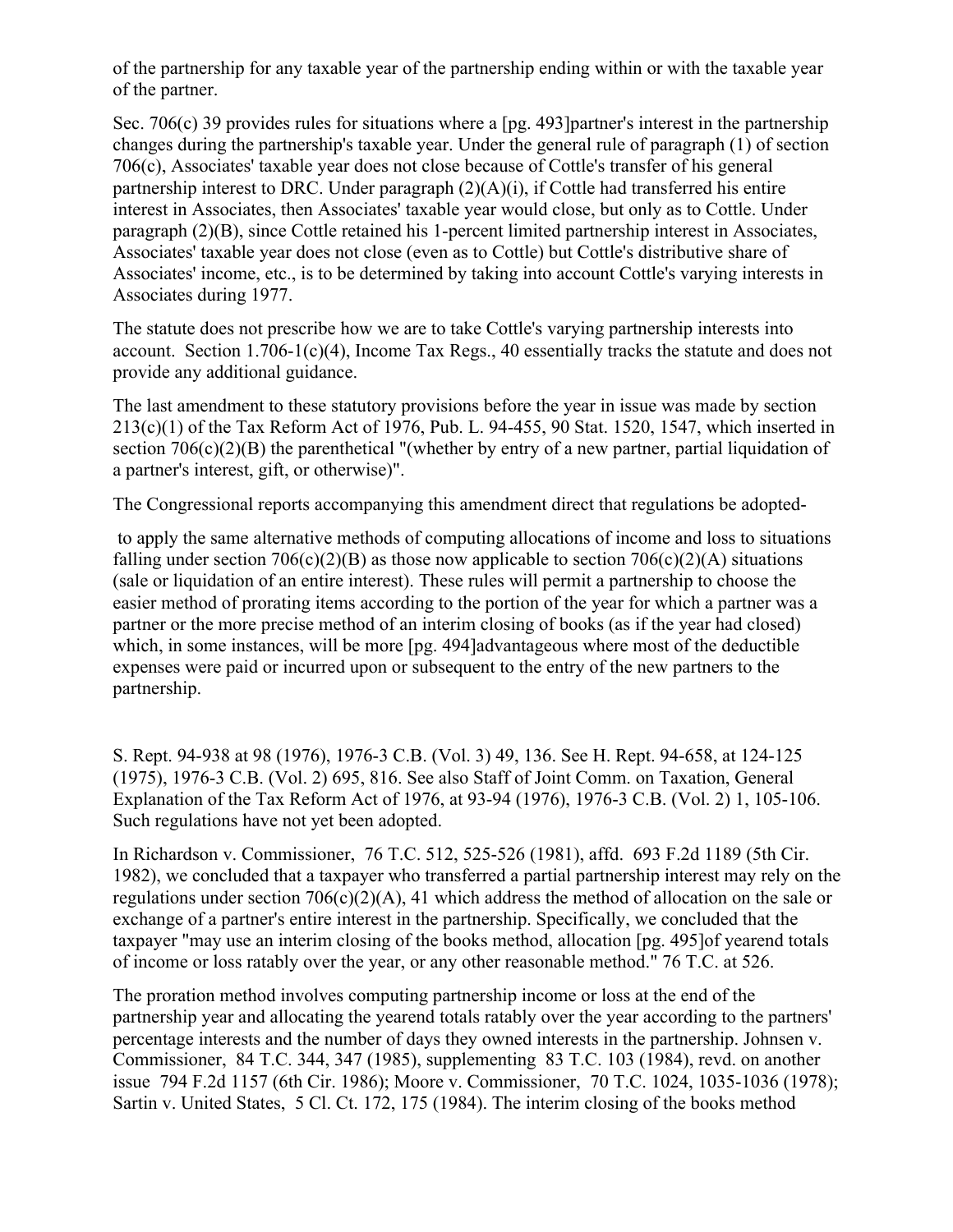requires a closing of the partnership books as of the date of entry of the new partner and the computation of the various items of partnership income, gain, loss, deduction, and credit as of that date. See Johnsen v. Commissioner, 84 T.C. at 347; Moore v. Commissioner, 70 T.C. at 1035; Sartin v. United States, 5 Cl.Ct. at 175. A taxpayer who elects to use the interim closing of the books method has the additional burden of establishing the date when each partnership item was paid of incurred and what receipts the partnership had during the short period. Johnsen v. Commissioner, 84 T.C. at 348, 349-354; Moore v. Commissioner, 70 T.C. at 1036; Sartin v. United States, 5 Cl.Ct. at 175-176. Toward this end, subchapter K dictates that the deductibility and timing of a deduction, and the includability and timing of income, are determined at the partnership level and by the method of accounting utilized by the partnership. Richardson v. Commissioner, 76 T.C. at 527; see also Johnsen v. Commissioner, 84 T.C. 354. Of the two methods, the interim closing of the books method is the more accurate, but the proration method is simpler to apply. See Lipke v. Commissioner, 81 T.C. 689, 699 (1983), affd. without published opinion 751 F.2d 369 (2d Cir. 1984).

Associates used the interim closing of the books method to determine how to allocate between Cottle and DRC the 25-percent general partner's distributive share of Associates' income. As applied to the instant case, this method requires us to determine what would have been Associates' profit from the sale of the condominium units in the property if Associates had closed its books on October 21, [pg. 496]1977, the date when Cottle transferred his 25-percent general partnership interest to DRC. By that date, Associates had not yet earned any income from the sale of the condominium units. As of October 21, 1977, Associates merely had an option to acquire the property. This option was not exercised until November 15, 1977, the date on which the first closing occurred. Moreover, no condominium regime had yet been established on the property; nor could the condominium subdivision map be recorded pursuant to the report until there were 50 units that could be closed simultaneously. This requirement had to be satisfied by March 1, 1978. Thus, Associates had no legal right to transfer any condominium units on October 21, 1977, because it was not yet the owner of the property and there were no condominium units yet to sell. Associates had only the right to make contingent sales contracts, but not to close on any units until it could close 50 units simultaneously. The 50-unit requirement was not satisfied until November 15, 1977, by which time DRC was a substituted general partner.

On October 21, 1977, Associates had potential buyers who had signed deposit receipts with respect to 81 of the 93 condominium units. However, loans had been approved for only 36 of these potential buyers (i.e., 72 percent of the units needed to satisfy the 50-unit requirement). Any of the potential buyers, including those for whom loans had been approved, could have requested release from his or her contract before the date of the closing; Cottle and Bundy, in accordance with their established policy, would have accommodated this request. See note 17 supra. Thus, on the basis of the record in the instant case, we do not find that it was a virtual certainty on October 21, 1977, that the 50-unit requirement would ultimately be met. Finally, there was no certainty as of October 21, 1977, that there would be profits to be allocated to the partners because the condominium conversion could have been unsuccessful, even if the 50-unit requirement were met and the first closing occurred. 42 [pg. 497]

We think that Cottle and Oddo were aware of the risks inherent in a condominium conversion and planned this undertaking so that at any point up until the first closing of the 50 units, Associates could abandon the transaction altogether. That is, Associates could decline to exercise its option to purchase the property or, even if it chose to exercise the option, Associates could decline to complete the condominium conversion by failing to record the condominium map.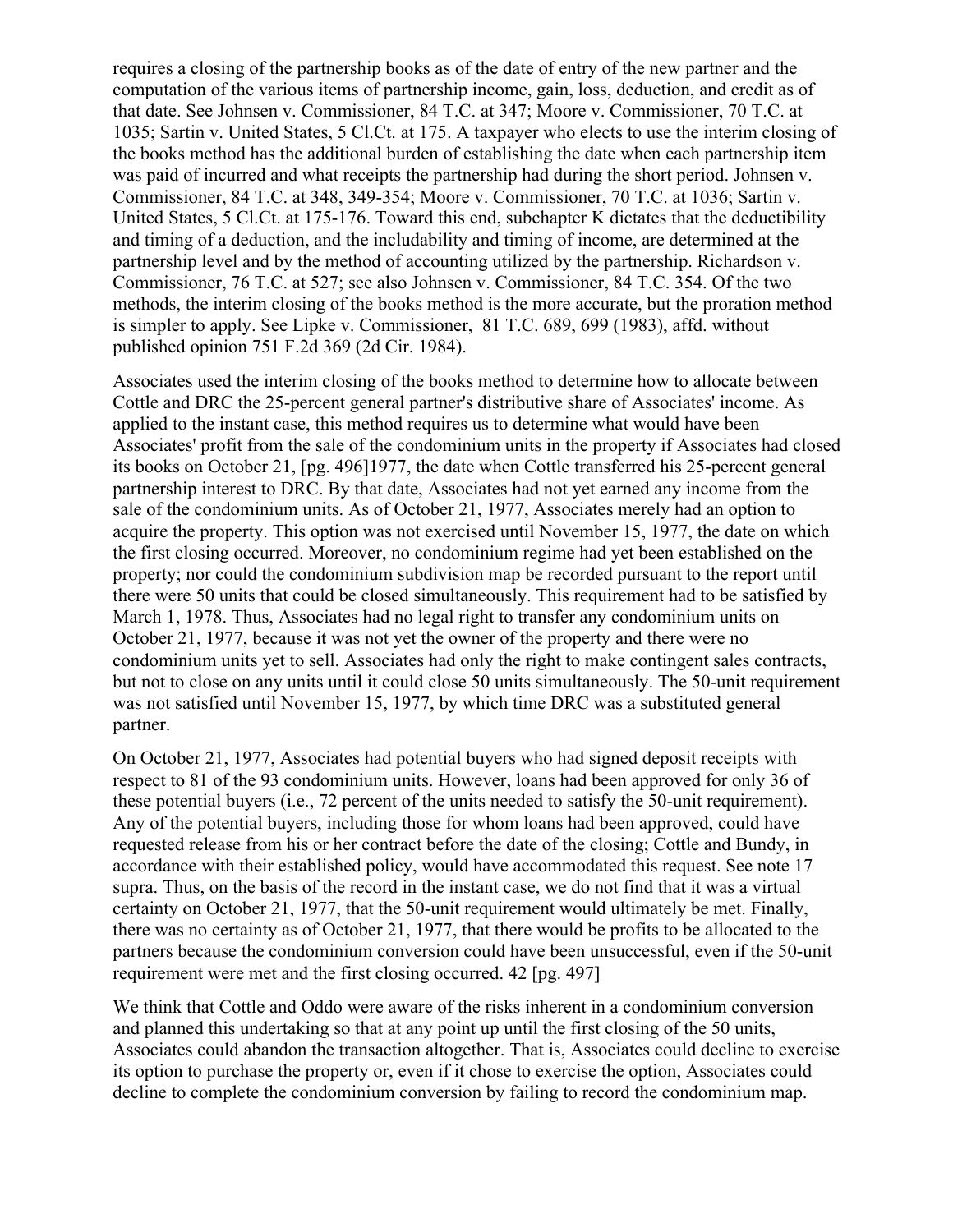Thus, because it appears that there were many prerequisites to closing that had to be satisfied after October 21, 1977, we conclude that the November 15, 1977, closing was not merely a ministerial step that occurred after Associates had earned income from the condominium sales. We conclude that, as of October 21, 1977, Associates did not have any income from the sale of the condominium units. Thus, under the interim closing of the books method, there was no income from this source to allocate to Cottle, and the entire distributive share attributable to the 25-percent general partnership interest was properly allocable to DRC.

Respondent does not contend that the interim closing of the books method should lead to a different result. Rather, respondent contends that-

due to the facts of this case and due to the assignment of income doctrine, the interim closing of the books was not a reasonable method of determining who should report the income in question.

The instant case is similar to Richardson v. Commissioner, supra, in which the Court was faced with the question regarding the proper allocation of losses which arose from deducting expenses, the liability for which arose before the admission of new partners to a cash basis partnership, but which were paid thereafter. The new partners were admitted to three partnerships on December 30, 1974, and were given a 99-percent interest in the profits and losses of each partnership for 1974. After holding that section 706(c)(2)(B) prohibited a retroactive allocation of losses on the admission of new partners and that the varying interest rule applied, we determined the proper [pg. 498]method for allocating the losses as follows  $(76 \text{ T.C. at } 526-527)$ :

Respondent contends that an interim closing of the books is unreasonable in the instant case because the deductible expenses paid on December 31, 1974, represent in part expenses incurred during the January 1 to December 30, 1974, period and therefore cannot properly be allocated to the new partners. \*\*\*

Respondent's position is set forth in his brief as follows:

The basis for respondent's contention is that, if instead of purchasing an interest in the partnership that owns property that generates deductible expenses, the taxpayer purchases a direct individual interest in the property itself, the taxpayer would not be permitted to deduct the expenses to the extent that they were incurred and sustained prior to the purchase. Respondent contends that a taxpayer should not be permitted to use an end of the year acquisition of an interest in a partnership to obtain deductions that he could not obtain if he had purchased an undivided interest in the property itself.

Thereafter, respondent cites a number of cases that stand for the proposition that the purchaser's assumption of a deductible expense of the seller, which accrued prior to the time of the acquisition of the property, constitutes a capital expense of the purchaser and not a deductible expense.

We believe the respondent's position is without merit. It is well recognized that subchapter K dictates that the deductibility and timing of a deduction is determined at the partnership level and by the method of accounting utilized by the partnership. W. McKee, W. Nelson & R. Whitmire, Federal Taxation of Partnerships and Partners, par. 9.02[1], pp. 9-5 to 9-7 (1977). Respondent has conceded that the expenses here in issue were all ordinary and necessary business expenses of the partnerships for their tax years ended December 31, 1974. The record clearly established that each of the partnerships was in financial trouble and suffered from a severe cash-flow problem. The utility bills of the apartment complexes were in arrears and the mortgage company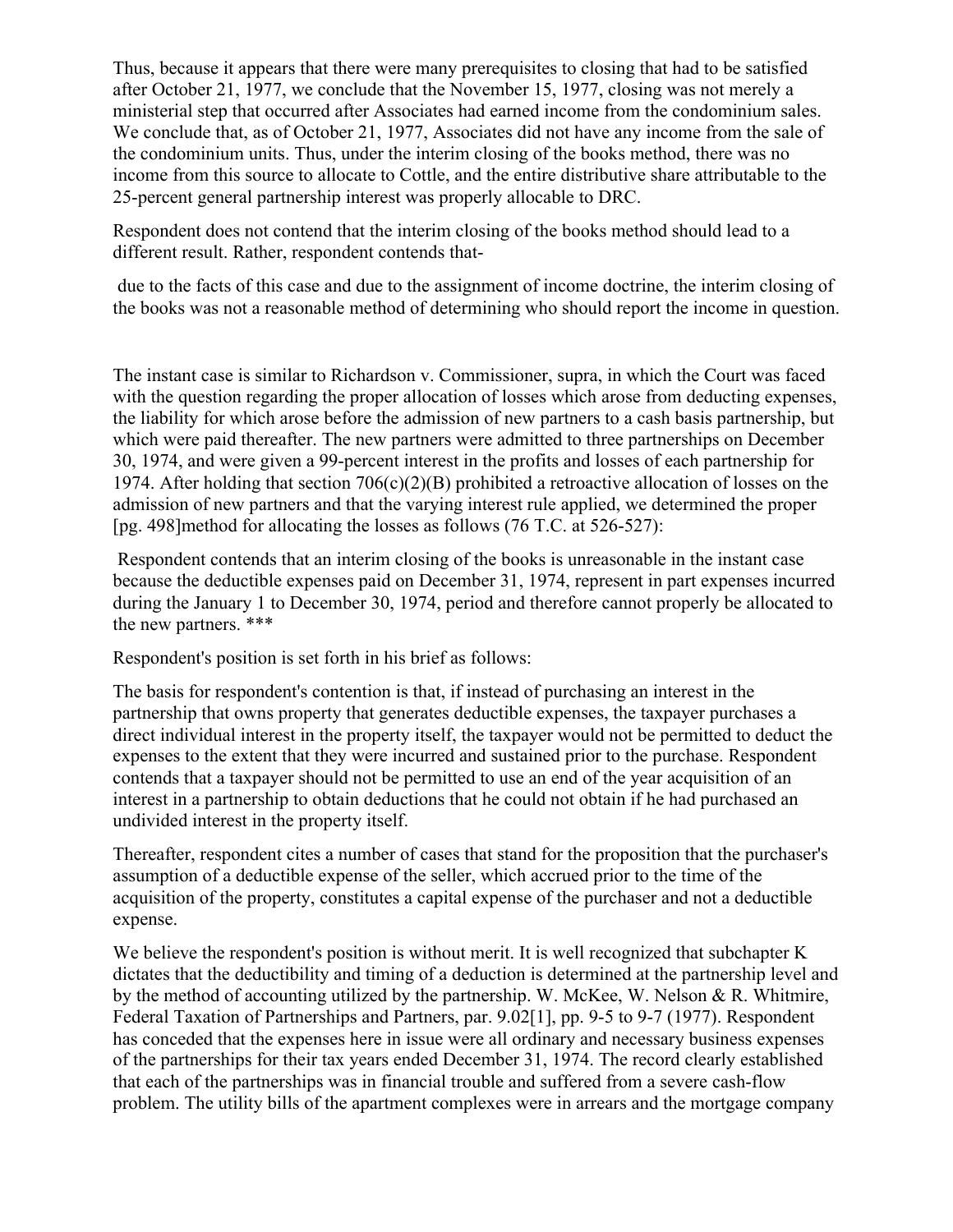was considering foreclosure proceedings. The contributions of the new partners were utilized to reduce the cash-flow problems and to pay the outstanding expenses of the partnerships. While the partnerships are the trees which grew the fruit, it was the new partners' contributions which ripened the fruit to deductibility. Since the partnerships utilized the cash method of accounting and the allocation of the losses occurring on December 31, 1974, to the new partners was reasonable and reflected economic reality, we find that petitioners may utilize the interim closing of the books method for the purposes of allocating the partnerships' losses.

Respondent acknowledges the existence of Richardson v. Commissioner, but ignores our explanation therein, "that subchapter K dictates that the deductibility and timing of a [pg. 499]deduction is determined at the partnership level and by the method of accounting utilized by the partnership. W. McKee, W. Nelson & R. Whitmire, Federal Taxation of Partnerships and Partners, par. 9.02[1], pp. 9-5 to 9-7 (1977)." As we see it, the Richardson formulation applies equally to income, and the timing of the income is determined at Associates' level and by Associates' method of accounting. Under the Richardson formulation, Associates did not have any income as of October 21, 1977, that could have been allocated to Cottle. Thus, under Richardson, we do not look to what would have been the case if Cottle had transferred business assets or a going business to DRC. Rather, we first determine at the partnership level both the amount and the timing of the income. We have found that there was no income during Cottle's ownership of the 25-percent general partnership interest, and that Associates chose the interim closing of the books method to determine Cottle's distributive share as to that interest. It follows that Cottle's distributive share as to that interest is zero.

Respondent argues that the principles of Commissioner v. Court Holding Co., 324 U.S. 331 (1945), as applied in Murry v. Commissioner, T.C. Memo. 1984-670, should govern the instant case to cause petitioners rather than DRC to be taxable on the profits from the condominium sales.

In Murry, the taxpayer owned an apartment complex that was to be converted to a condominium, and the units therein would subsequently be sold. The taxpay or subsequently-owned corporation was to undertake the development of the property as a condominium. Because of certain financial difficulties, the taxpayer had to sell the apartment complex to the lender. However, in order to accommodate the taxpayer's tax considerations, the lender agreed to buy the property from the taxpayer's corporation. The taxpayer thus agreed to make a capital contribution of the property to the corporation, if the corporation agreed to sell the property immediately thereafter to the lenders.

We held in Murry that the taxpayer and not the corporation was taxable on the sale of the property to the lender. In so holding, we applied the Court Holding doctrine which provides that "A sale by one person cannot be [pg. 500]transformed for tax purposes into a sale by another by using the latter as a conduit through which to pass title." Commissioner v. Court Holding Co., 324 U.S. at 334.

We agree with petitioners that Murry is not relevant to this case. Associates in the instant case was the owner and developer of the property. It converted the Property to condominium units, sold the units therein, and reported the profits from these sales on its partnership return. There is no question in this case, as was present in Murry, as to who earned the income. No conduit was used by Associates to sell the condominium units. The parties agree that Associates earned the income; the only question in the instant case is how that income is to be allocated among the partners. And that question is resolved solely by application of section  $706(c)(2)(B)$ , which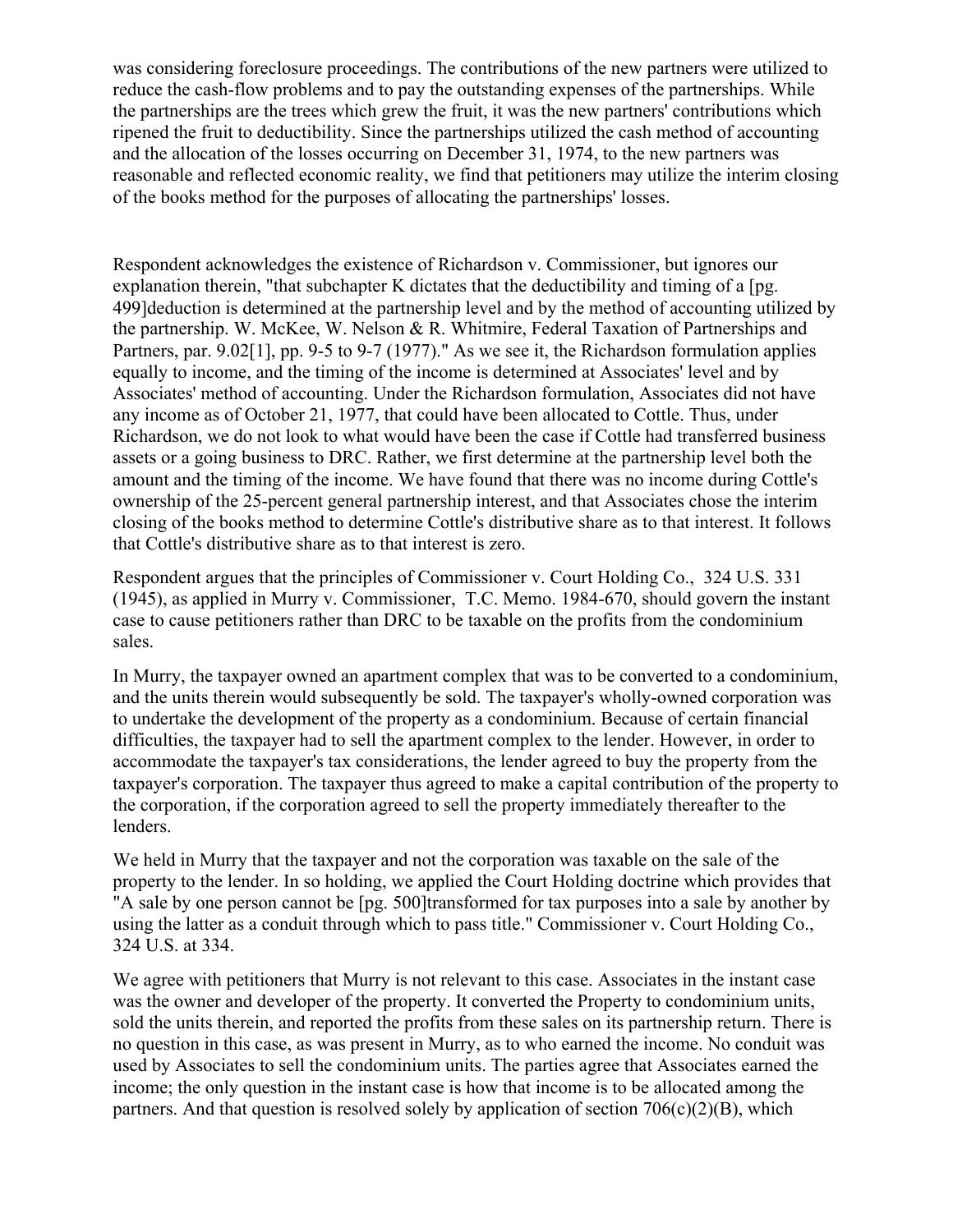governs the allocation of partnership items when there are transfers of partial partnership interests during the tax year. The rules thereunder are specifically designed to avoid assignments of income and retroactive allocation of losses between transferor and transferee partners. Moore v. Commissioner, 70 T.C. at 1032-1033. We think they adequately resolve the question in the instant case, and that their use is specifically mandated by Richardson v. Commissioner, 76 T.C. at 526-527.

We hold for petitioners on this issue. 43

We have held for petitioners on both of the issues presented for decision; 44 in order to take account of petitioners' concessions on other matters,

Decision will be entered under Rule 155.

1 Unless indicated otherwise, all section, subchapter, and chapter references are to sections, subchapters, and chapters of the Internal Revenue Code of 1954 as in effect for the year in issue.

2 For purposes of clarity, in the Gambetta Park portions of this report the term "four-plex unit" will refer to one of the 21 structures containing 4 apartments each; the term "apartment" will refer to one of the 84 apartments.

3 Cottle had not previously rehabilitated buildings.

4 Cottle originally planned to buy only 2 four-plex units. Thus, the offering circular states an intention to sell 17 four-plex units. However, Cottle ultimately decided to buy 3 four-plex units; thus, only 16 four-plex units were to be sold by Enterprises.

5 The lender withheld this amount until the work was done and Cottle and Oddo submitted invoices for payment.

6 In fact, because of unanticipated rehabilitation problems, Cottle spent more than \$50,000 over the amount retained in escrow and was not reimbursed for these sums by the other buyers.

8 In some instances, the rents to be paid by these tenants were reduced during the periods when the tenants were temporarily relocated.

11 One reason for the expected positive cash-flow was the fact that the rents on the rehabilitated apartments were raised about \$10 to \$25; thus the initial rents for rehabilitated apartments were in the \$240 to \$245 range, resulting in the receipt of about \$960 per month for each four-plex unit.

12 Oddo sold one of his 2 four-plex units because of unanticipated cash-flow problems; another owner sold his four-plex unit as a result of his divorce and community property settlement.

13 With regard to resales of the four-plex units, the offering circular states as follows: "[W]e [Enterprises] ask for a 120 day exclusive right to sell your four-plex, as broker, if you choose to sell your four-plex within 5 years of close of escrow, at the then prevailing real estate sales commission for property of this kind."

14 So stipulated. The parties have not indicated whether it was originally intended that Cottle have a 1-percent limited partnership interest, whether Cottle's acquisition of the one-percent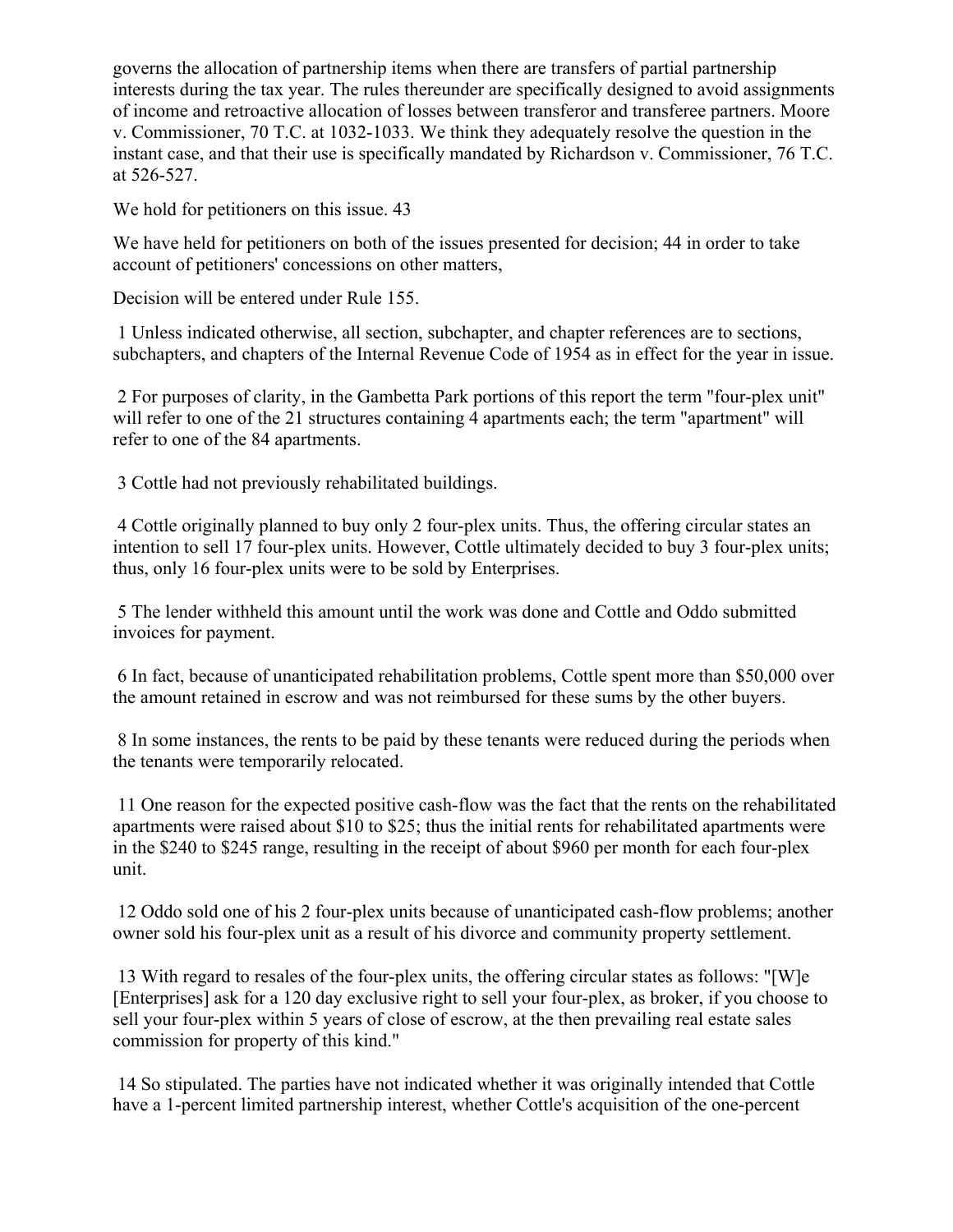interest was a taxable transaction, and how one is to deal with partnership interests aggregating other than 100 percent. See Johnsen v. Commissioner, 83 T.C. 103, 130-131 (1984), revd. on another issue 794 F.2d 1157 (6th Cir. 1986). This puzzlement does not appear to affect any issue in the instant case.

15 This amount was to be reduced if Associates' total net profits from the condominium conversion were less than \$225,000. Moreover, the purchase price was payable as follows: Associates was to pay off the existing deed of trust against the property and deliver to the sellers a promissory note in the amount of the purchase price, less the \$275,000 consideration for the option, and less the balance of the then existing deed of trust.

16 It is not clear whether the last of the above-quoted excerpts from the report would have permitted escrows to close when 47 of the 93 condominium units (i.e., at least 50 "percent") were sold. The stipulations and the remainder of the report clearly require 50 condominium units. This difference between 50 percent and 50 units does not materially affect our analysis of this issue.

17 If a buyer wished to be released from his or her contract, then it was Bundy's and Cottle's policy to release the buyer with a complete refund of the deposit. Bundy and Cottle had two reasons for this policy: (1) Bundy did not believe a specific performance clause in a real estate contract was enforceable, and (2) the report required Associates to close 50 sales simultaneously within a 6-month period; Bundy and Cottle thought they could satisfy this requirement more easily if they avoided prolonged and costly litigation by releasing unwilling buyers from their contracts. About one fourth of the contracts were formally canceled. However, this figure increases to about one-half if one also counts the informal cancellations-i.e., those where potential buyers canceled before the walk-through or put a deposit on a different unit after the walk-through.

18 So stipulated. However, the parties' stipulated exhibit shows only 27 loans approved by Oct. 21, 1977, plus two buyers who paid in cash.

19 Only two condominium units were unsold after December 23, 1977; these units ultimately were sold to Enterprises.

20 Cottle was concerned about the following matters: (1) A tenant group had formed to try to enjoin the conversion by limiting access to the units and discontinuing rent payments; (2) the financial consequences to him personally if the conversion failed; (3) his obligation to inform potential buyers that the Property was located in a flood hazard area (a fact he did not know when Associates acquired the Property); and (4) whether to exercise the option or walk away from the transaction.

21 On October 27, 1977, the First Amendment of Certificate of Limited Partnership of Associates was filed which substituted DRC in place of Cottle, as a general partner. In addition, Cottle was identified as a 1-percent limited partner in Associates. See text at note 14 supra.

22 Cottle did not delay the closing of the escrow in order to accommodate the incorporation of his general partnership interest in Associates.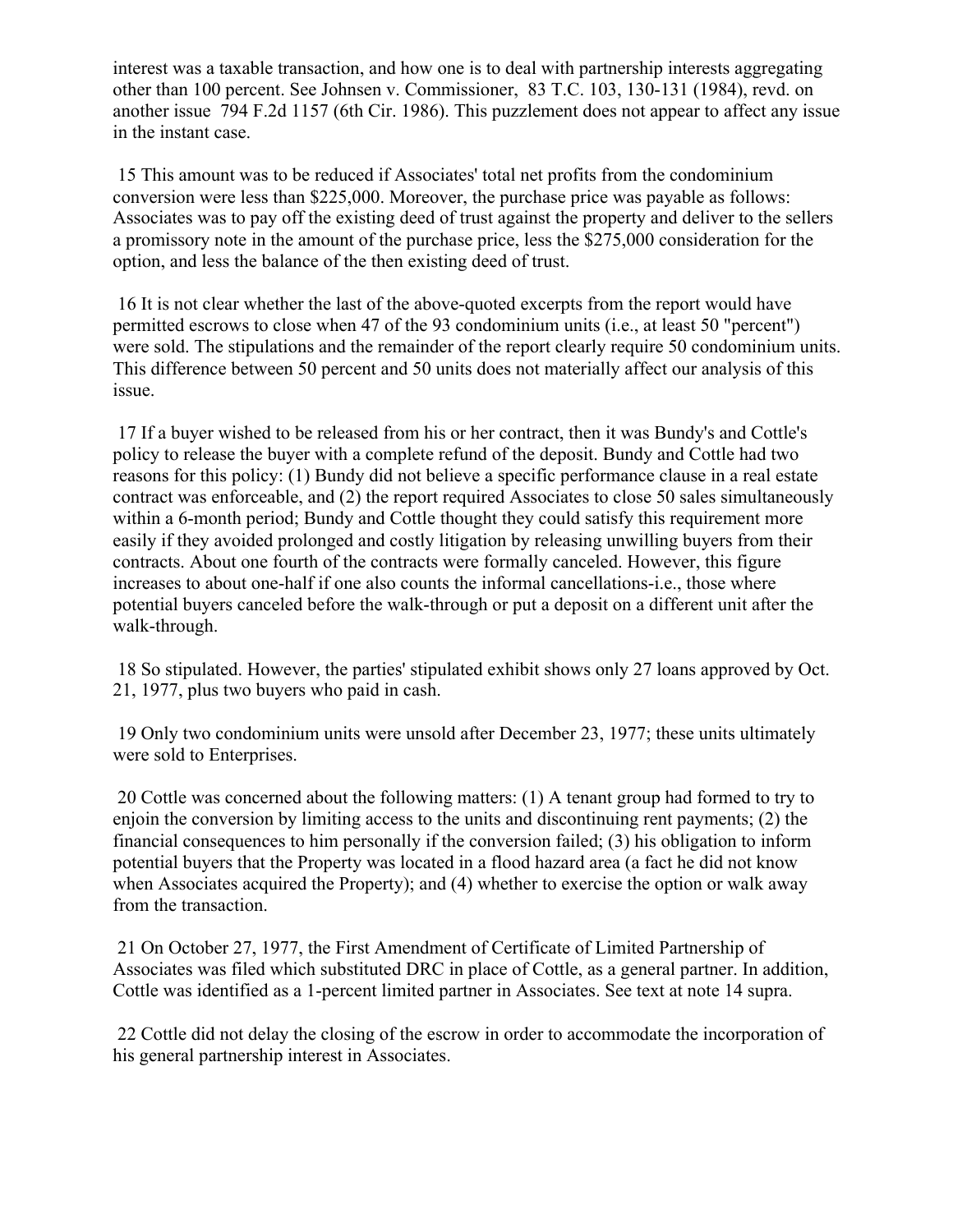23 So stipulated. Also, this is the amount shown on Schedule K-1, attached to Associates' information return for 1977. However, the stipulated DRC tax return for its taxable year ending June 30, 1978, shows that only \$226,508 was included in DRC's income. The parties have not explained this \$10 discrepancy.

Associates reported \$190 interest income, in addition to its \$905,878 profit from the condominium conversion. All of the 25-percent general partnership distributive share of the interest income (\$48), as well as the condominium sales profit (\$226,470) was allocated to DRC (in arriving at the total of \$226,518). Neither side has discussed the status of this interest item. We conclude that both sides are willing to have this interest item disposed of the same way as the condominium sales profit item, i.e., all to Cottle or all to DRC.

24 The parties stipulated that Cottle sold the Four-Plexes "shortly after the expiration of the oneyear holding period for capital gain purposes". We note that, for 1977, the holding period for long-term capital gains was changed from 6 months to 9 months. The 1-year holding period did not apply until 1978. See secs.  $1402(a)$ ,  $1402(b)(1)(R)$ , and  $1402(b)(2)$  of the Tax Reform Act of 1976, Pub. L. 94-455, 90 Stat. 1520, 1731, 1732.

25 The subsequent repeal of this provision by sec. 301(a) of the Tax Reform Act of 1986, Pub. L. 99-514, 100 Stat. 2085, 2216, does not affect the instant case.

26 For 1977, noncorporate taxpayers were permitted to deduct 50 percent of their net capital gain. This amount was then treated as an item of tax preference (sec.  $57(a)(9)$ ) and subjected to the minimum tax (sec. 55). That is how petitioners reported on their tax return Cottle's sales of the Four-Plexes. All of petitioners' reported tax preference income consisted of the sec. 1202 long-term capital gain deduction from this transaction, reduced slightly because of a small, longterm capital loss. Since respondent determined that Cottle's gain on the sale of the Four-Plexes is ordinary income, this eliminated petitioners' long-term capital gain, petitioners' sec. 1202 deduction, and petitioners' minimum tax.

27 The subsequent amendment of this provision by sec.  $1001(a)(1)$  of the Deficit Reduction Act of 1984, Pub. L. 98-369, 98 Stat. 494, 1011, does not affect the instant case.

28 Sec. 1231(a) provides, in pertinent part, as follows:

SEC. 1231. PROPERTY USED IN THE TRADE OR BUSINESS AND INVOLUNTARY CONVERSIONS.

(a) General Rule.-If, during the taxable year, the recognized gains on sales or exchanges of property used in the trade or business

\*\*\* exceed the recognized losses from such sales [or] exchanges

\*\*\* such gains and losses shall be considered as gains and losses from sales or exchanges of capital assets held for more than 9 months.

\*\*\* [The subsequent amendments of this provision (by secs.  $711(c)(2)(A)(iii)$  and  $1001(b)(15)$ of the Deficit Reduction Act of 1984, Pub. L. 98-369, 98 Stat. 494, 944 1012) do not affect the instant case.]

29 Sec. 1231(b)(1) provides, in pertinent part, as follows:

SEC. 1231. PROPERTY USED IN THE TRADE OR BUSINESS AND INVOLUNTARY CONVERSIONS.

(b) Definition of Property Used in the Trade or Business.-For purposes of this section-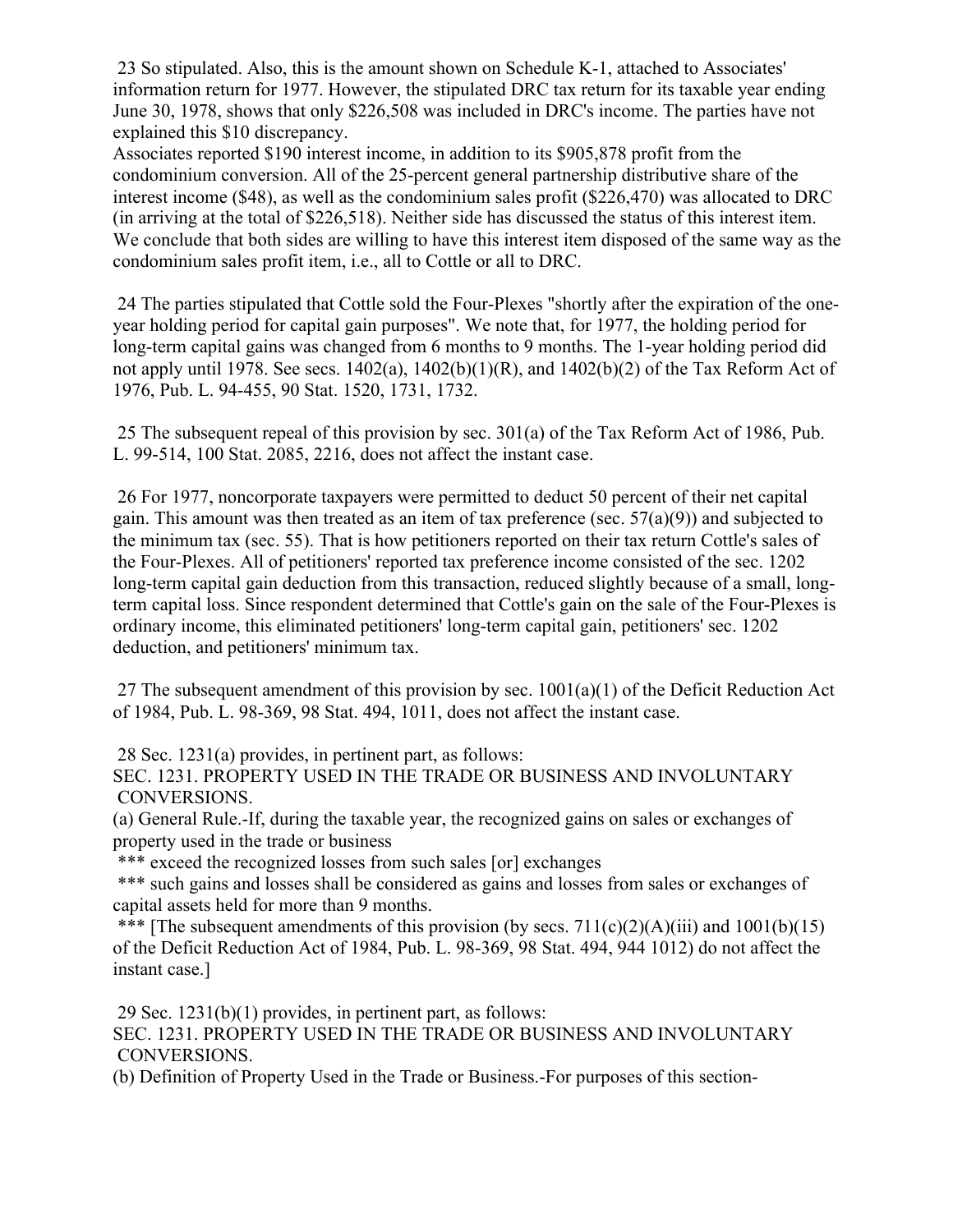(1) General Rule.-The term "property used in the trade or business" means property used in the trade or business, of a character which is subject to the allowance for depreciation provided in section 167, held for more than 9 months, and real property used in the trade or business, held for more than 9 months, which is not-

\*\*\* (B) property held by the taxpayer primarily for sale to customers in the ordinary course of his trade or business, or

[The subsequent amendments of this provision (by sec. 701(ee) of the Revenue Act of 1978, Pub. L. 95-600, 95 Stat. 2763, 2924, and by secs. 711(c)(2)(A)(iii) and 1001(b)(15) of the Deficit Reduction Act of 1984, Pub. L. 98-369, 98 Stat. 494, 944, 1012) do not apply to the instant case.]

30 Unless indicated otherwise, all Rule references are to the Tax Court Rules of Practice and Procedure.

[31] The language of subparagraph (B) of sec.  $1231(b)(1)$ , which we consider in the instant case, is identical to the language of sec. 1221(1) construed in Malat v. Riddell, 383 U.S. 569 (1966).

32 However, we note that the Courts of Appeals for the Fourth and Ninth Circuits, to which this case is appealable (sec.  $7482(b)(1)(A)$ ), have ruled variously on this point. Compare Redwood Empire S & L Ass'n v. Commissioner, 628 F.2d 516, 518 n. 3 (9th Cir. 1980) (clearly erroneous rule), affg. 68 T.C. 960 (1977), and Parkside, Inc. v. Commissioner, 571 F.2d 1092-1094, 1095 (9th Cir. 1977) (question of fact mixed with law), revg. T.C. Memo. 1975-14, with Turner v. Commissioner, 540 F.2d 1249, 1252 (4th Cir. 1976) (clearly erroneous standard of review applies to subordinate facts, but ultimate conclusion to be drawn therefrom constitutes a question of law), revg. T.C. Memo. 1974-264. See Daugherty v. Commissioner, 78 T.C. 623, 628-629 (1982). See also Byram v. United States, 705 F.2d 1418, 1421 nn. 4 & 5 (5th Cir. 1983), discussing the position of the Courts of Appeals of several other circuits on this point.

33 T.C. Memo. 1981-361.

34 In S and H, Inc. v. Commissioner, 78 T.C. 234 (1982), respondent opposed the "one-bite" rule; we held for respondent. In Morley v. Commissioner, 87 T.C. 1206 (1986), respondent favored the "one-bite" rule; we held for the taxpayer.

35 This, however, reinstates petitioners' minimum tax. See note 26 supra; Yamamoto v. Commissioner, 73 T.C. 946, 962 (1980), affd. without published opinion 672 F.2d 924 (9th Cir. 1982).

36 Respondent's counsel put it this way at trial: "Without the acts that were performed before October 21st, the income as a whole cannot be earned, so we say that all of the income should be treated as having been earned by Petitioner, Donald R. Cottle, by October 21st, '77. The income was ready and waiting to be picked off the tree, so to speak."

37 Neither side disagreed with the Court's attempt at trial to summarize the parties' positions, immediately after the parties' opening statements, as follows:

"Then both sides are taking the position, or rather each side is taking the position that all of the income from that share of the partnership [Associates] swings either to Mr. Cottle or to the corporation [DRC] and that there is no basis for making a determination that such and such an amount of income had been earned by that date [October 21, 1977] and some remaining amount of income was yet to be earned.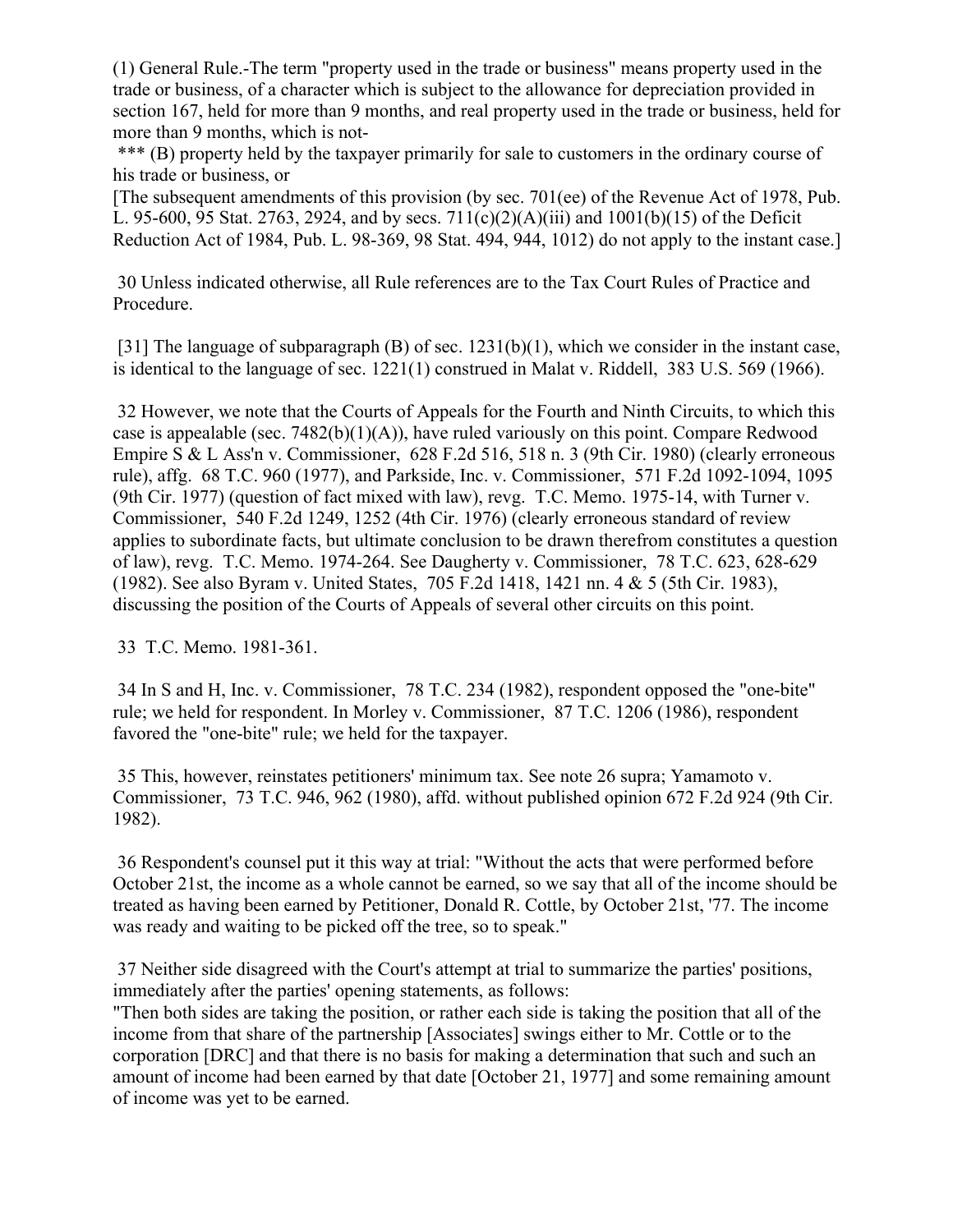38 A partnership agreement includes any modifications made to the agreement prior to or at the time prescribed by law for filing the partnership return. Sec. 761(c).

39 Sec. 706(c) provides, in pertinent part, as follows: SEC. 706. TAXABLE YEARS OF PARTNER AND PARTNERSHIP. (c) Closing of Partnership Year.-

(1) General rule.-Except in the case of a termination of a partnership and except as provided in paragraph (2) of this subsection, the taxable year of a partnership shall not close as the result of the death of a partner, the entry of a new partner, the liquidation of a partner's interest in the partnership, or the sale or exchange of a partner's interest in the partnership.

(2) Partner who retires or sells interest in partnership.-

(A) Disposition of entire interest.-The taxable year of a partnership shall close- (i) with respect to a partner who sells or exchanges his entire interest in a partnership, and \*\*\* .Such partner's distributive share of items described in section 702(a) for such year shall be determined, under regulations prescribed by the Secretary, for the period ending with such sale, exchange, or liquidation.

(B) Disposition of less than entire interest.-The taxable year of a partnership shall not close (other than at the end of a partnership's taxable year as determined under subsection  $(b)(1)$ ) with respect to a partner who sells or exchanges less than his entire interest in the partnership or with respect to a partner whose interest is reduced (whether by entry of a new partner, partial liquidation of a partner's interest, gift, or otherwise), but such partner's distributive share of items described in section 702(a) shall be determined by taking into account his varying interest in the partnership during the taxable year. [The subsequent amendments of this provision by sec. 72 of the Deficit Reduction Act of 1984, Pub. L. 98-369, 98 Stat. 494, 589, do not apply to the instant case.]

40 Sec. 1.706-1. Taxable years of partner and partnership.

(c) Closing of partnership year-

\*\*\* (4) Disposition of less than entire interest. If a partner sells or exchanges a part of his interest in a partnership, or if the interest of a partner is reduced, the partnership taxable year shall continue to its normal end. In such case, the partner's distributive share of items which he is required to include in his taxable income under the provisions of section 702(a) shall be determined by taking into account his varying interests in the partnership during the partnership taxable year in which such sale, exchange, or reduction of interest occurred.

41 Sec. 1.706-1(c)(2)(ii), Income Tax Regs., provides as follows:

Sec. 1.706-1. Taxable years of partner and partnership.-

\*\*\* (c) Closing of partnership year-

\*\*\* (2) Partner who retires or sells interest in partnership-

\*\*\* (ii) Inclusions in taxable income.-In the case of a sale, exchange, or liquidation of a partner's entire interest in a partnership, the partner shall include in his taxable income for his taxable year within or with which his membership in the partnership ends, his distributive share of items described in section 702(a), and any guaranteed payments under section 707(c), for his partnership taxable year ending with the date of such sale, exchange, or liquidation. In order to avoid an interim closing of the partnership books, such partner's distributive share of items